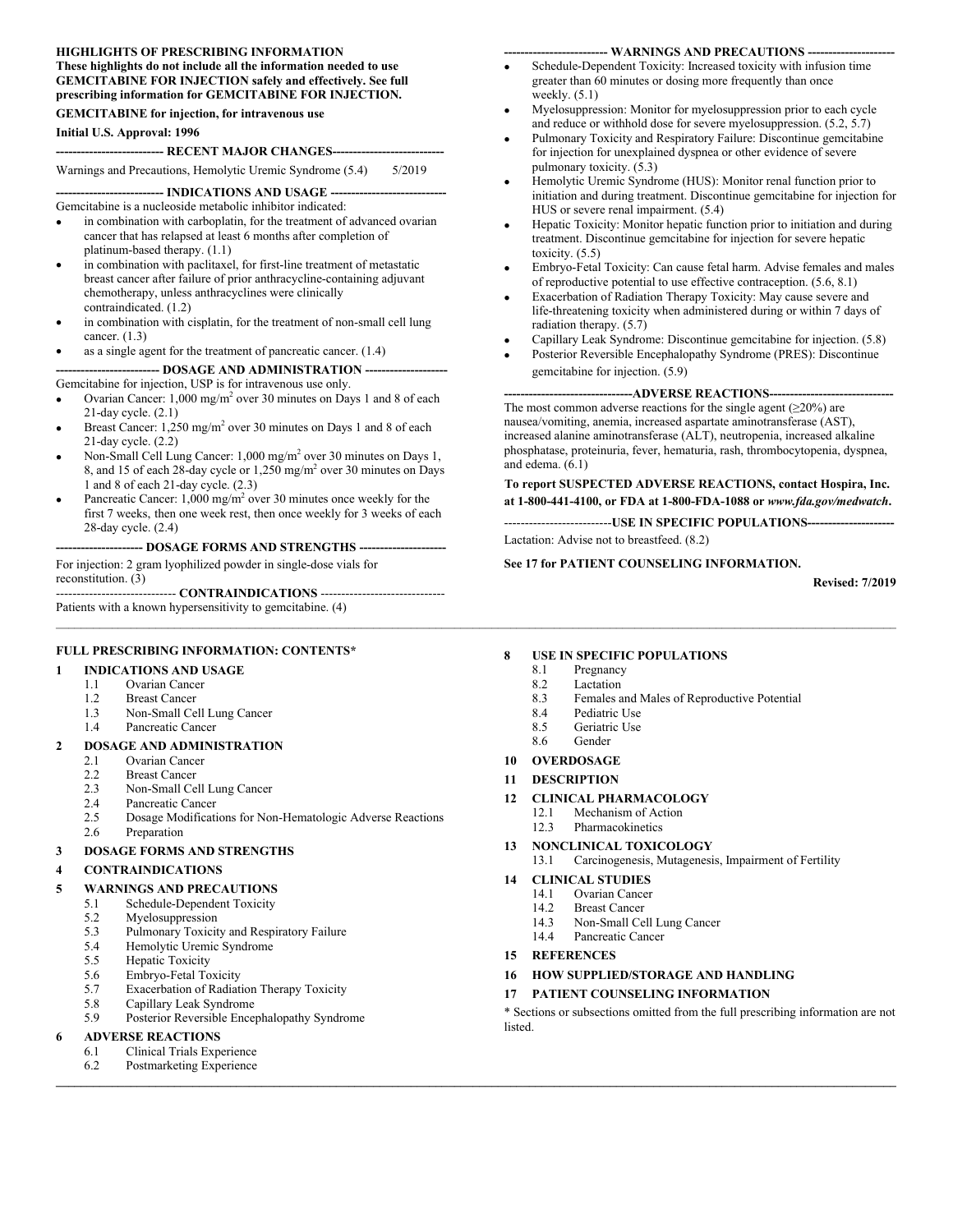## **FULL PRESCRIBING INFORMATION**

# **1 INDICATIONS AND USAGE**

## **1.1 Ovarian Cancer**

Gemcitabine in combination with carboplatin is indicated for the treatment of patients with advanced ovarian cancer that has relapsed at least 6 months after completion of platinum-based therapy.

# **1.2 Breast Cancer**

Gemcitabine in combination with paclitaxel is indicated for the first-line treatment of patients with metastatic breast cancer after failure of prior anthracycline-containing adjuvant chemotherapy, unless anthracyclines were clinically contraindicated.

## **1.3 Non-Small Cell Lung Cancer**

Gemcitabine in combination with cisplatin is indicated for the first-line treatment of patients with inoperable, locally advanced (Stage IIIA or IIIB) or metastatic (Stage IV) non-small cell lung cancer (NSCLC).

## **1.4 Pancreatic Cancer**

Gemcitabine is indicated as first-line treatment for patients with locally advanced (nonresectable Stage II or Stage III) or metastatic (Stage IV) adenocarcinoma of the pancreas. Gemcitabine is indicated for patients previously treated with fluorouracil.

## **2 DOSAGE AND ADMINISTRATION**

## **2.1 Ovarian Cancer**

## Recommended Dose and Schedule

The recommended dosage of gemcitabine is  $1,000 \text{ mg/m}^2$  intravenously over 30 minutes on Days 1 and 8 of each 21-day cycle in combination with carboplatin AUC 4 administered intravenously on Day 1 after gemcitabine administration. Refer to carboplatin prescribing information for additional information.

## Dosage Modifications

Recommended gemcitabine dosage modifications for myelosuppression are described in Tables 1 and 2 *[see Warnings and Precautions (5.2)]*. Refer to the recommended dosage modifications for non-hematologic adverse reactions *[see Dosage and Administration (2.5)]*.

### **Table 1: Recommended Dosage Modifications for Gemcitabine for Myelosuppression on Day of Treatment in Ovarian Cancer**

| <b>Treatment</b><br>Day | <b>Absolute Neutrophil Count</b><br>$(x 10^6/L)$ |             | <b>Platelet Count</b><br>$(x 10^6/L)$ | <b>Dosage Modification</b> |
|-------------------------|--------------------------------------------------|-------------|---------------------------------------|----------------------------|
|                         | Greater than or equal to 1,500                   | And         | Greater than or equal to 100,000      | None                       |
| Day 1                   | Less than $1,500$                                | 0r          | Less than $100,000$                   | Delay Treatment Cycle      |
| Day 8                   | Greater than or equal to 1,500                   | And         | Greater than or equal to 100,000      | None                       |
|                         | 1,000 to 1,499                                   | Or          | 75,000 to 99,999                      | 50% of full dose           |
|                         | Less than $1,000$                                | $_{\rm Or}$ | Less than $75,000$                    | Hold                       |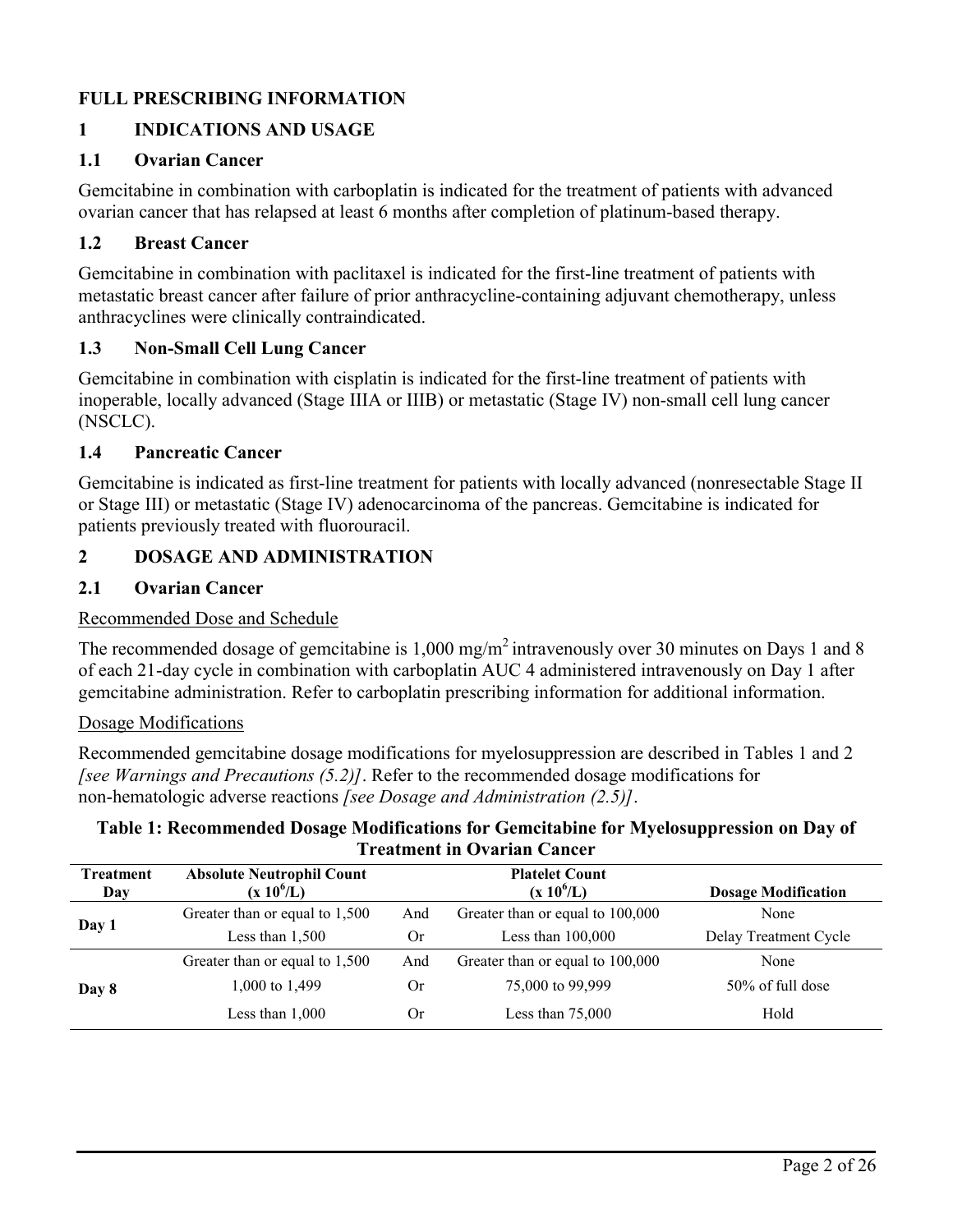## **Table 2: Recommended Dosage Modifications for Gemcitabine for Myelosuppression in Previous Cycle in Ovarian Cancer**

| <b>Occurrence</b> | <b>Myelosuppression During Treatment Cycle</b>                                                           | <b>Dosage Modification</b>                                 |
|-------------------|----------------------------------------------------------------------------------------------------------|------------------------------------------------------------|
| <b>Initial</b>    | Absolute neutrophil count less than 500 x<br>$\bullet$                                                   | Permanently reduce gemcitabine to 800 mg/m <sup>2</sup> on |
| Occurrence        | $10^6$ /L for more than 5 days or                                                                        | Days 1 and 8                                               |
|                   | Absolute neutrophil count less than 100 x<br>$10^6$ /L for more than 3 days or<br>Febrile neutropenia or |                                                            |
|                   | Platelets less than 25,000 x $10^6$ /L or<br>$\bullet$                                                   |                                                            |
|                   | Cycle delay for more than one week due to<br>toxicity                                                    |                                                            |
|                   |                                                                                                          |                                                            |
| <b>Subsequent</b> | If any of the above toxicities occur after the                                                           | Permanently reduce gemcitabine to 800 mg/m <sup>2</sup> on |
| Occurrence        | initial dose reduction:                                                                                  | Day 1 only                                                 |

### **2.2 Breast Cancer**

## Recommended Dose and Schedule

The recommended dosage of gemcitabine is  $1,250 \text{ mg/m}^2$  intravenously over 30 minutes on Days 1 and 8 of each 21-day cycle in combination with paclitaxel  $175 \text{ mg/m}^2$  administered as a 3-hour intravenous infusion on Day 1 before gemcitabine administration. Refer to paclitaxel prescribing information for additional information.

### Dosage Modifications

Recommended gemcitabine dosage modifications for myelosuppression are described in Table 3 *[see Warnings and Precautions (5.2)].* Refer to the recommended dosage modifications for non-hematologic adverse reactions *[see Dosage and Administration (2.5)]*.

## **Table 3: Recommended Dosage Modifications for Gemcitabine for Myelosuppression on Day of Treatment in Breast Cancer**

| <b>Treatment Day</b> | <b>Absolute Neutrophil Count</b><br>$(x 10^6/L)$ |           | <b>Platelet Count</b><br>$(x 10^6/L)$ | <b>Dosage Modification</b> |
|----------------------|--------------------------------------------------|-----------|---------------------------------------|----------------------------|
| Day 1                | Greater than or equal to 1,500                   | And       | Greater than or equal to<br>100,000   | None                       |
|                      | Less than $1,500$                                |           | Less than $100,000$                   | Hold                       |
|                      | Greater than or equal to 1,200                   | And       | Greater than 75,000                   | None                       |
|                      | 1,000 to 1,199                                   | <b>Or</b> | 50,000 to 75,000                      | 75% of full dose           |
| Day 8                | 700 to 999                                       |           | Greater than or equal to<br>50,000    | $50\%$ of full dose        |
|                      | Less than 700                                    | <b>Or</b> | Less than $50,000$                    | Hold                       |

## **2.3 Non-Small Cell Lung Cancer**

Recommended Dose and Schedule

### *28-day* schedule

The recommended dosage of gemcitabine is 1,000 mg/m<sup>2</sup> intravenously over 30 minutes on Days 1, 8, and 15 of each 28-day cycle in combination with cisplatin 100 mg/m<sup>2</sup> administered intravenously on Day 1 after gemcitabine administration.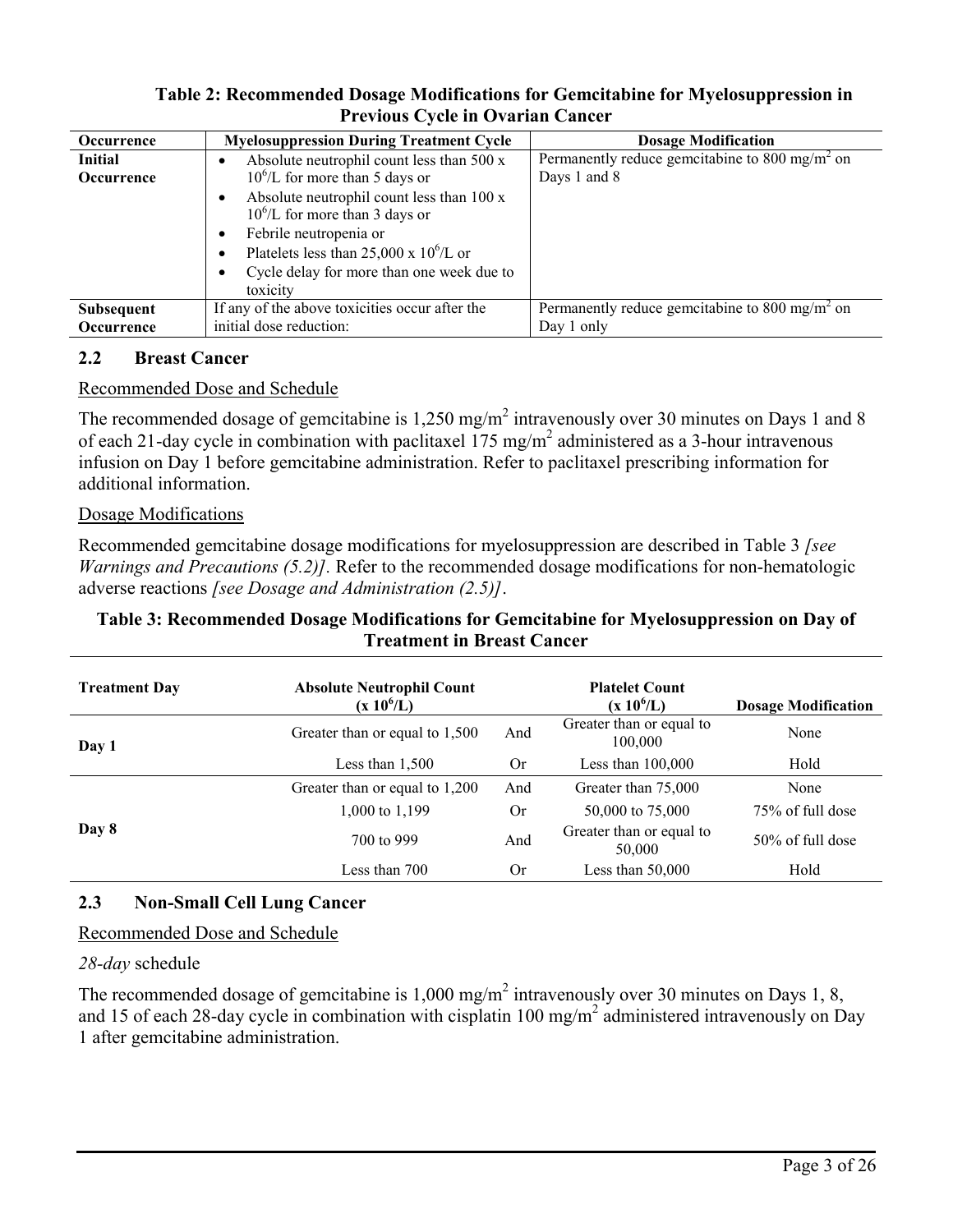# *21-day* schedule

The recommended dosage of gemcitabine is  $1,250 \text{ mg/m}^2$  intravenously over 30 minutes on Days 1 and 8 of each 21-day cycle in combination with cisplatin 100 mg/m<sup>2</sup> administered intravenously on Day 1 after gemcitabine administration.

Refer to cisplatin prescribing information for additional information.

# Dosage Modifications

Recommended dosage modifications for gemcitabine myelosuppression are described in Table 4 *[see Warnings and Precautions (5.2)].* Refer to the recommended dosage modifications for non-hematologic adverse reactions *[see Dosage and Administration (2.5)]*.

# **2.4 Pancreatic Cancer**

## Recommended Dose and Schedule

The recommended dosage of gemcitabine is  $1,000 \text{ mg/m}^2$  intravenously over 30 minutes. The recommended treatment schedule is as follows:

- Weeks 1 to 8: weekly dosing for the first 7 weeks followed by one week rest.
- After week 8: weekly dosing on Days 1, 8, and 15 of each 28-day cycle.

## Dosage Modifications

Recommended dosage modifications for gemcitabine for myelosuppression are described in Table 4 *[see Warnings and Precautions (5.2)]*. Refer to the recommended dosage modifications for non-hematologic adverse reactions *[see Dosage and Administration (2.5)]*.

### **Table 4: Recommended Dosage Modifications for Gemcitabine for Myelosuppression in Pancreatic Cancer and Non-Small Cell Lung Cancer**

| <b>Absolute Neutrophil Count</b> |     | <b>Platelet Count</b>            |                            |
|----------------------------------|-----|----------------------------------|----------------------------|
| $(x 10^6/L)$                     |     | $(x 10^6/L)$                     | <b>Dosage Modification</b> |
| Greater than or equal to 1,000   | And | Greater than or equal to 100,000 | None                       |
| 500 to 999                       | Or  | 50,000 to 99,999                 | 75% of full dose           |
| Less than 500                    | Or  | Less than $50,000$               | Hold                       |

## **2.5 Dosage Modifications for Non-Hematologic Adverse Reactions**

Permanently discontinue gemcitabine for any of the following:

- Unexplained dyspnea or evidence of severe pulmonary toxicity *[see Warnings and Precautions (5.3)]*
- Hemolytic uremic syndrome (HUS) or severe renal impairment *[see Warnings and Precautions (5.4)]*
- Severe hepatic toxicity *[see Warnings and Precautions (5.5)]*
- Capillary leak syndrome (CLS) *[see Warnings and Precautions (5.8)]*
- Posterior reversible encephalopathy syndrome (PRES) *[see Warnings and Precautions (5.9)]*

Withhold gemcitabine or reduce dose by 50% for other Grade 3 or 4 non-hematological adverse reactions until resolved. No dose modifications are recommended for alopecia, nausea, or vomiting.

## **2.6 Preparation**

- Gemcitabine vials contain no antimicrobial preservatives and are intended for single dose only.
- Gemcitabine is a cytotoxic drug. Follow applicable special handling and disposal procedures.<sup>1</sup>
- Exercise caution and wear gloves when preparing gemcitabine solutions. Immediately wash the skin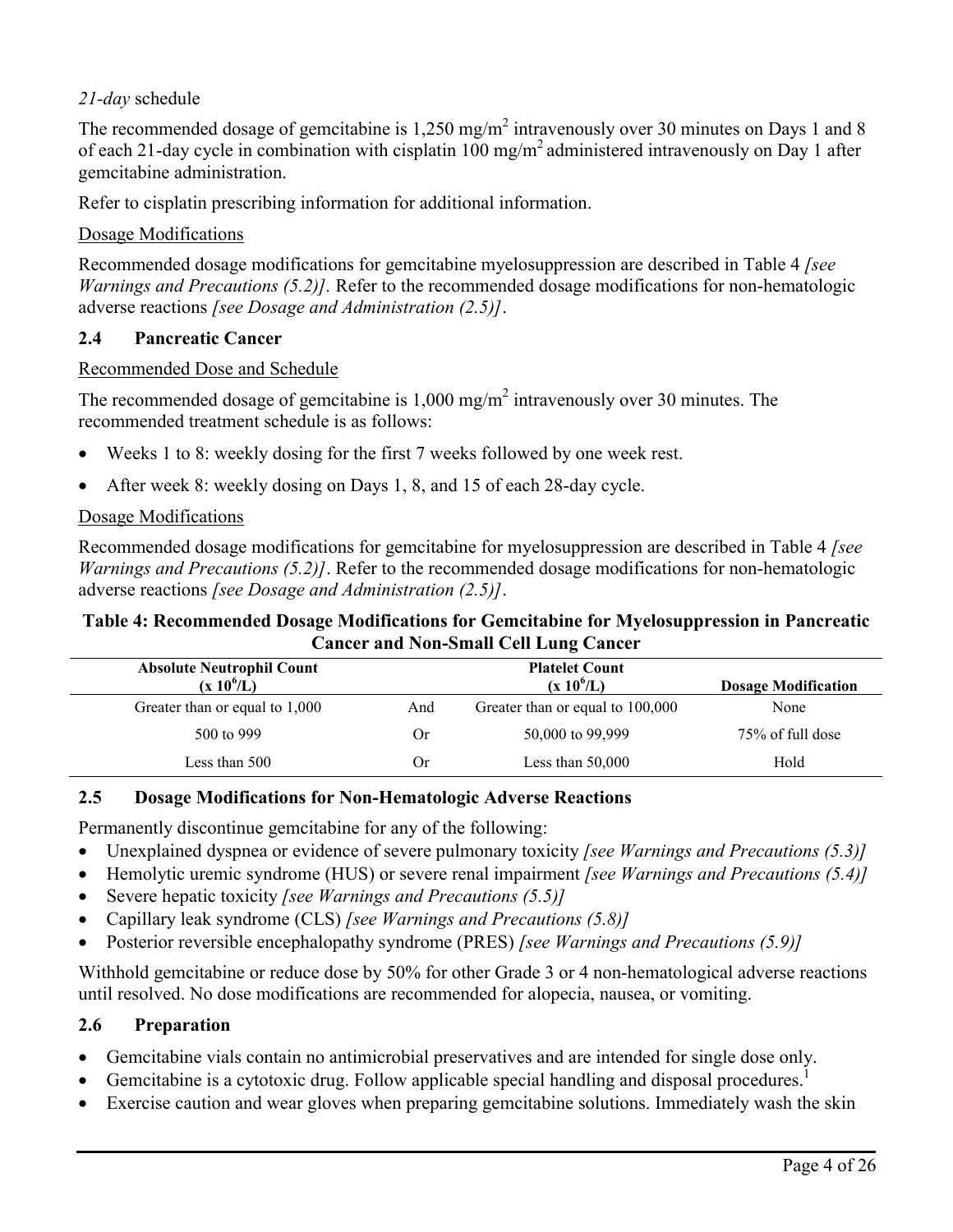thoroughly or rinse the mucosa with copious amounts of water if gemcitabine contacts the skin or mucus membranes. Death has occurred in animal studies due to dermal absorption.

- Reconstitute the 2 g vial with 50 mL of 0.9% Sodium Chloride Injection, USP to yield a gemcitabine concentration of 38 mg/mL. Reconstituted gemcitabine is a clear, colorless to light straw-colored solution.
- Visually inspect reconstituted product for particulate matter and discoloration. Discard if particulate matter or discoloration is observed.
- Withdraw the calculated dose from the vial and discard any unused portion.
- Prior to administration, dilute the reconstituted solution with 0.9% Sodium Chloride Injection. USP to a minimum final concentration of at least 0.1 mg/mL.
- Store gemcitabine solutions (reconstituted and diluted) at controlled room temperature of 20°C to 25°C (68°F to 77°F). Do not refrigerate as crystallization can occur. Discard gemcitabine solutions if not used within 24 hours after reconstitution.
- No incompatibilities have been observed with infusion bottles or polyvinyl chloride bags and administration sets.

# **3 DOSAGE FORMS AND STRENGTHS**

For injection: 2 g gemcitabine as a sterile white to off-white lyophilized powder in a single-dose vial for reconstitution.

# **4 CONTRAINDICATIONS**

Gemcitabine is contraindicated in patients with a known hypersensitivity to gemcitabine. Reactions include anaphylaxis *[see Adverse Reactions (6.1)]*.

# **5 WARNINGS AND PRECAUTIONS**

# **5.1 Schedule-Dependent Toxicity**

In clinical trials evaluating the maximum tolerated dose of gemcitabine, prolongation of the infusion time beyond 60 minutes or more frequent than weekly dosing resulted in an increased incidence of clinically significant hypotension, severe flu-like symptoms, myelosuppression, and asthenia. The half-life of gemcitabine is influenced by the length of the infusion *[see Clinical Pharmacology (12.3)]*. Refer to the recommended gemcitabine dosage *[see Dosage and Administration (2.1, 2.2, 2.3, 2.4)]*.

# **5.2 Myelosuppression**

Myelosuppression manifested by neutropenia, thrombocytopenia, and anemia occurs with gemcitabine as a single agent and the risks are increased when gemcitabine is combined with other cytotoxic drugs. In clinical trials, Grade 3-4 neutropenia, anemia, and thrombocytopenia occurred in 25%, 8%, and 5%, respectively of the 979 patients who received single agent gemcitabine. The frequencies of Grade 3-4 neutropenia, anemia, and thrombocytopenia varied from 48% to 71%, 8% to 28%, and 5% to 55%, respectively, in patients receiving gemcitabine in combination with another drug *[see Adverse Reactions (6.1)]*.

Prior to each dose of gemcitabine, obtain a complete blood count (CBC) with a differential and a platelet count. Modify the dosage as recommended *[see Dosage and Administration (2.1, 2.2, 2.3, 2.4)]*.

# **5.3 Pulmonary Toxicity and Respiratory Failure**

Pulmonary toxicity, including interstitial pneumonitis, pulmonary fibrosis, pulmonary edema, and adult respiratory distress syndrome (ARDS), has been reported. In some cases, these pulmonary events can lead to fatal respiratory failure despite the discontinuation of therapy. The onset of pulmonary symptoms may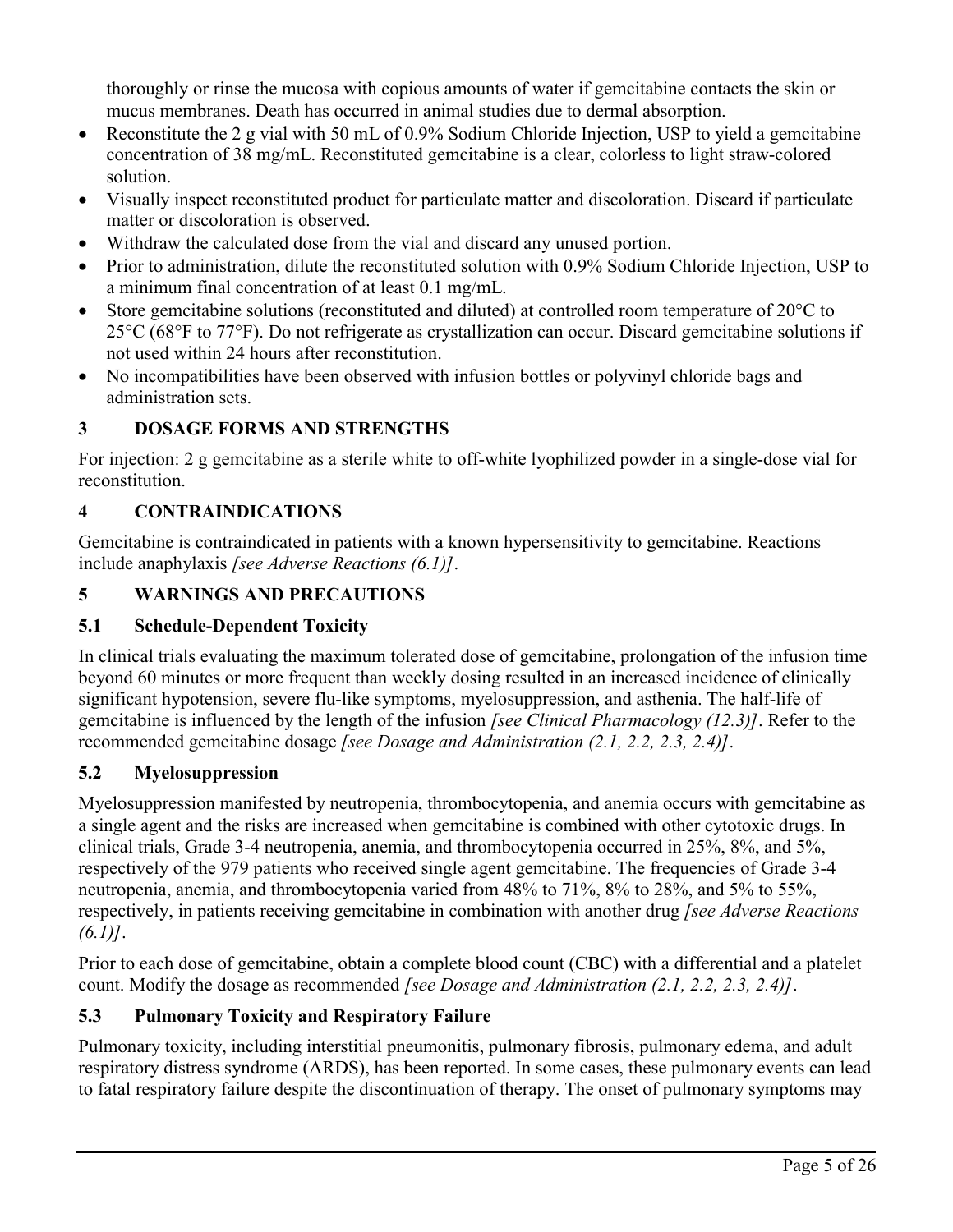occur up to 2 weeks after the last dose of gemcitabine *[see Adverse Reactions (6.1, 6.2)]*.

Permanently discontinue gemcitabine in patients who develop unexplained dyspnea, with or without bronchospasm, or evidence of severe pulmonary toxicity.

# **5.4 Hemolytic Uremic Syndrome**

Hemolytic uremic syndrome (HUS), including fatalities from renal failure or the requirement for dialysis, can occur with gemcitabine. In clinical trials, HUS occurred in 0.25% of 2,429 patients. Most fatal cases of renal failure were due to HUS *[see Adverse Reactions (6.1)].* Serious cases of thrombotic microangiopathy other than HUS have been reported with gemcitabine *[see Adverse Reactions (6.2)]*.

Assess renal function prior to initiation of gemcitabine and periodically during treatment. Consider the diagnosis of HUS in patients who develop anemia with evidence of microangiopathic hemolysis; increased bilirubin or LDH; reticulocytosis; severe thrombocytopenia; or renal failure (increased serum creatinine or BUN). Permanently discontinue gemcitabine in patients with HUS or severe renal impairment. Renal failure may not be reversible even with the discontinuation of therapy.

# **5.5 Hepatic Toxicity**

Drug-induced liver injury, including liver failure and death, has been reported in patients receiving gemcitabine alone or with other potentially hepatotoxic drugs *[see Adverse Reactions (6.1, 6.2)].* Administration of gemcitabine in patients with concurrent liver metastases or a pre-existing medical history of hepatitis, alcoholism, or liver cirrhosis can lead to exacerbation of the underlying hepatic insufficiency. Assess hepatic function prior to initiation of gemcitabine and periodically during treatment. Permanently discontinue gemcitabine in patients who develop severe hepatic toxicity.

## **5.6 Embryo-Fetal Toxicity**

Based on animal data and its mechanism of action, gemcitabine can cause fetal harm when administered to a pregnant woman. Gemcitabine was teratogenic, embryotoxic, and fetotoxic in mice and rabbits.

Advise pregnant women of the potential risk to a fetus. Advise females of reproductive potential to use effective contraception during treatment with gemcitabine and for 6 months after the final dose. Advise male patients with female partners of reproductive potential to use effective contraception during treatment with gemcitabine and for 3 months following the final dose *[see Use in Specific Populations (8.1, 8.3)]*.

# **5.7 Exacerbation of Radiation Therapy Toxicity**

Gemcitabine is not recommended for use in combination with radiation therapy.

## Concurrent (given together or  $\leq$ 7 days apart)

Life-threatening mucositis, especially esophagitis and pneumonitis occurred in a trial in which gemcitabine was administered at a dose of 1,000 mg/m<sup>2</sup> to patients with non-small cell lung cancer for up to 6 consecutive weeks concurrently with thoracic radiation.

## Non-concurrent (given >7 days apart)

Excessive toxicity has not been observed when gemcitabine is administered more than 7 days before or after radiation. Radiation recall has been reported in patients who received gemcitabine after prior radiation.

# **5.8 Capillary Leak Syndrome**

Capillary leak syndrome (CLS) with severe consequences has been reported in patients receiving gemcitabine as a single agent or in combination with other chemotherapeutic agents *[see Adverse*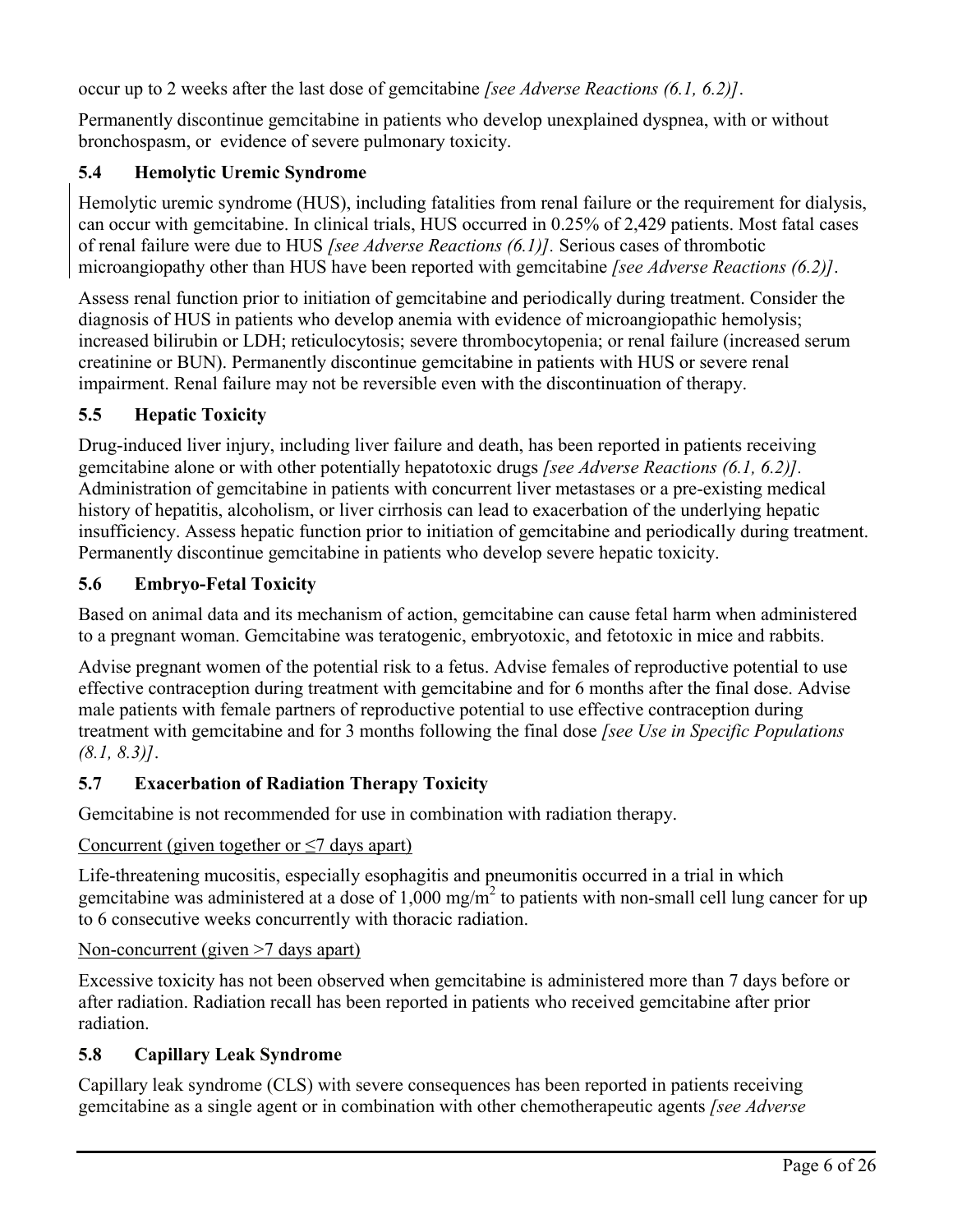*Reactions (6.2)]*. Permanently discontinue gemcitabine if CLS develops during therapy.

# **5.9 Posterior Reversible Encephalopathy Syndrome**

Posterior reversible encephalopathy syndrome (PRES) has been reported in patients receiving gemcitabine as a single agent or in combination with other chemotherapeutic agents *[see Adverse Reactions (6.2)]*. PRES can present with headache, seizure, lethargy, hypertension, confusion, blindness, and other visual and neurologic disturbances. Confirm the diagnosis of PRES with magnetic resonance imaging (MRI). Permanently discontinue gemcitabine if PRES develops during therapy.

# **6 ADVERSE REACTIONS**

The following clinically significant adverse reactions are described elsewhere in the labeling:

- Hypersensitivity *[see Contraindications (4)]*
- Schedule-Dependent Toxicity *[see Warnings and Precautions (5.1)]*
- Myelosuppression *[see Warnings and Precautions (5.2)]*
- Pulmonary Toxicity and Respiratory Failure *[see Warnings and Precautions (5.3)]*
- Hemolytic Uremic Syndrome *[see Warnings and Precautions (5.4)]*
- Hepatic Toxicity *[see Warnings and Precautions (5.5)]*
- Exacerbation of Radiation Therapy Toxicity *[see Warnings and Precautions (5.7)]*
- Capillary Leak Syndrome *[see Warnings and Precautions (5.8)]*
- Posterior Reversible Encephalopathy Syndrome *[see Warnings and Precautions (5.9)]*

# **6.1 Clinical Trials Experience**

Because clinical trials are conducted under widely varying conditions, adverse reaction rates observed in the clinical trials of a drug cannot be directly compared to rates in the clinical trials of another drug and may not reflect the rates observed in practice.

# Single Agent

The data described below reflect exposure to gemcitabine as a single agent administered at doses between 800 mg/m<sup>2</sup> to 1,250 mg/m<sup>2</sup> intravenously over 30 minutes once weekly in 979 patients with various malignancies. The most common  $(\geq 20\%)$  adverse reactions of single agent gemcitabine are nausea/vomiting, anemia, increased alanine aminotransferase (ALT), increased aspartate aminotransferase (AST), neutropenia, increased alkaline phosphatase, proteinuria, fever, hematuria, rash, thrombocytopenia, dyspnea, and edema. The most common  $(\geq 5\%)$  Grade 3 or 4 adverse reactions were neutropenia, nausea/vomiting, increased ALT, increased alkaline phosphatase, anemia, increased AST, and thrombocytopenia. Approximately 10% of the 979 patients discontinued gemcitabine due to adverse reactions. Adverse reactions resulting in discontinuation of gemcitabine in 2% of 979 patients were cardiovascular adverse reactions (myocardial infarction, cerebrovascular accident, arrhythmia, and hypertension) and adverse reactions resulting in discontinuation of gemcitabine in <1% of 979 patients were anemia, thrombocytopenia, hepatic dysfunction, renal dysfunction, nausea/vomiting, fever, rash, dyspnea, hemorrhage, infection, stomatitis, somnolence, flu-like syndrome, and edema.

Tables 5 and 6 present the incidence of selected adverse reactions and laboratory abnormalities reported in patients with various malignancies receiving single agent gemcitabine across 5 clinical trials. Additional clinically significant adverse reactions are provided following Table 6.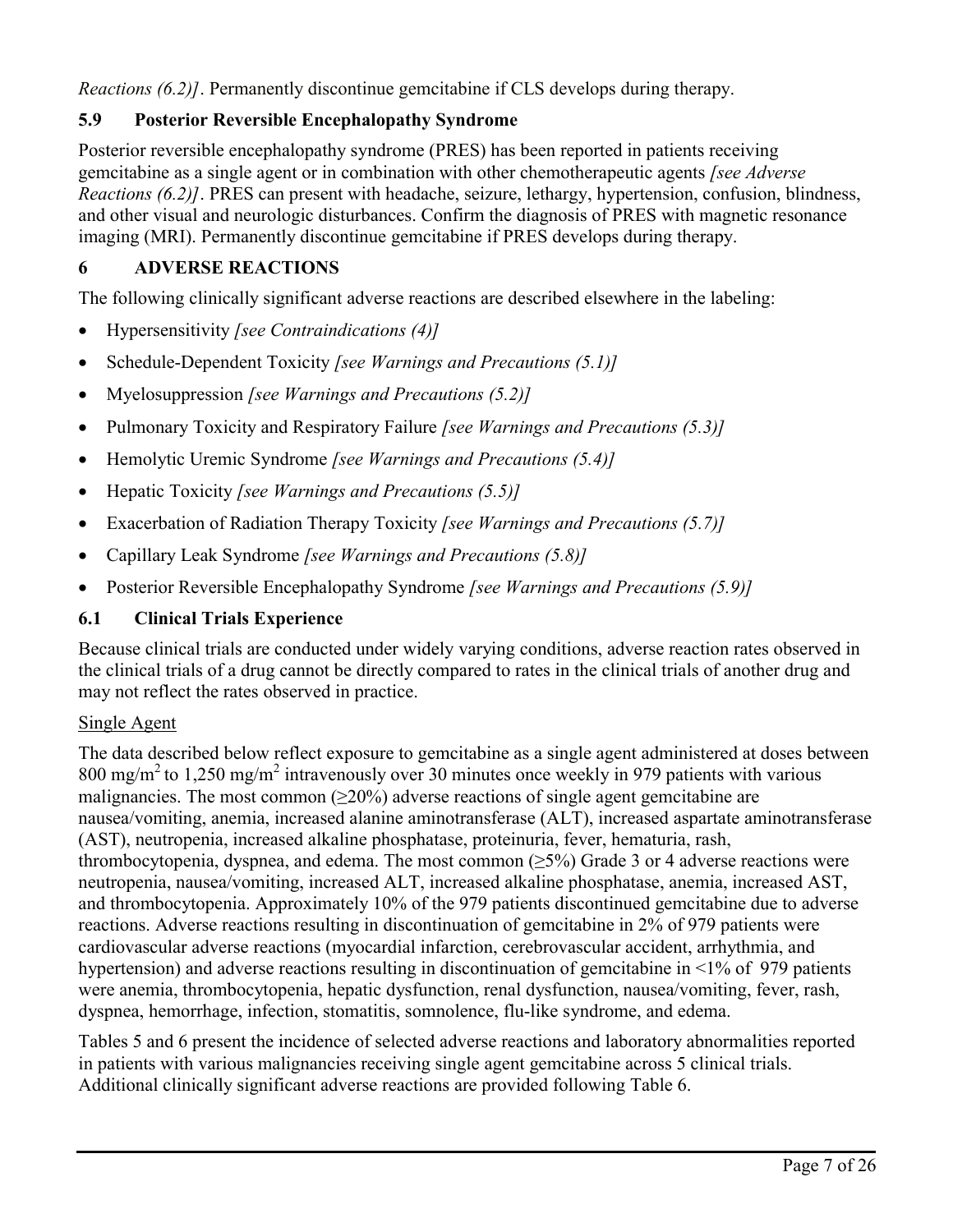### **Table 5: Selected Adverse Reactions Occurring in ≥10% of Patients Receiving Single Agent Gemcitabine<sup>a</sup>**

|                                       | Gemcitabine <sup>c</sup> |                |                |  |  |  |  |  |
|---------------------------------------|--------------------------|----------------|----------------|--|--|--|--|--|
| <b>Adverse Reactions</b> <sup>b</sup> | <b>All Grades</b><br>(%) | Grade 3<br>(%) | Grade 4<br>(%) |  |  |  |  |  |
| Nausea and Vomiting                   | 69                       | 13             |                |  |  |  |  |  |
| Fever                                 | 41                       | ◠              |                |  |  |  |  |  |
| Rash                                  | 30                       | $<$ 1          |                |  |  |  |  |  |
| Dyspnea                               | 23                       |                |                |  |  |  |  |  |
| Diarrhea                              | 19                       |                |                |  |  |  |  |  |
| Hemorrhage                            | 17                       | $\,<\,$        |                |  |  |  |  |  |
| Infection                             | 16                       |                |                |  |  |  |  |  |
| Alopecia                              | 15                       | $<$ 1          |                |  |  |  |  |  |
| Stomatitis                            |                          | $\leq$         |                |  |  |  |  |  |
| Somnolence                            | $\overline{1}$           | $\leq$         |                |  |  |  |  |  |
| Paresthesias                          | 10                       | $\leq$         |                |  |  |  |  |  |

<sup>a</sup> Grade based on criteria from the World Health Organization (WHO).

<sup>b</sup> For approximately 60% of patients, non-laboratory adverse reactions were graded only if assessed to be possibly drug-related.

 $\cdot$  N=699-974; all patients with laboratory or non-laboratory data.

### **Table 6: Selected Laboratory Abnormalities Occurring in Patients Receiving Single Agent Gemcitabine<sup>a</sup>**

| Laboratory Abnormality <sup>b</sup> |                                  | Gemcitabine <sup>c</sup> |         |
|-------------------------------------|----------------------------------|--------------------------|---------|
|                                     | <b>All Grades</b>                | Grade 3                  | Grade 4 |
|                                     | $(\%)$                           | $(\%)$                   | $(\%)$  |
| Hematologic                         |                                  |                          |         |
| Anemia                              | 68                               |                          |         |
| Neutropenia                         | 63                               | 19                       |         |
| Thrombocytopenia                    | 24                               |                          |         |
| Hepatic                             |                                  |                          |         |
| Increased ALT                       | 68                               | 8                        |         |
| <b>Increased AST</b>                | 67                               | 6                        |         |
| <b>Increased Alkaline</b>           | 55                               |                          |         |
| Phosphatase                         |                                  |                          |         |
| Hyperbilirubinemia                  | 13                               | 2                        | <1      |
| Renal                               |                                  |                          |         |
| Proteinuria                         | 45                               | $<$ 1                    |         |
| Hematuria                           | 35                               | $<$ 1                    |         |
| <b>Increased BUN</b>                | 16                               | $\Omega$                 |         |
| <b>Increased Creatinine</b>         | 8<br>$\frac{1}{2}$ $\frac{1}{2}$ | $\leq$ 1                 | U       |

 $A = \text{Grade based on criteria from the WHO.}$ 

Regardless of causality.

N=699-974; all patients with laboratory or non-laboratory data.

Additional adverse reactions include the following:

- Transfusion requirements: Red blood cell transfusions (19%); platelet transfusions ( $\leq 1\%$ )
- Edema: Edema (13%), peripheral edema (20%), generalized edema ( $\leq 1\%$ )
- Flu-like symptoms: Fever, asthenia, anorexia, headache, cough, chills, myalgia, asthenia insomnia, rhinitis, sweating and/or malaise (19%)
- Infection: Sepsis  $(\leq 1\%)$
- Extravasation: Injection-site reactions (4%)
- Allergic: Bronchospasm (<2%); anaphylactoid reactions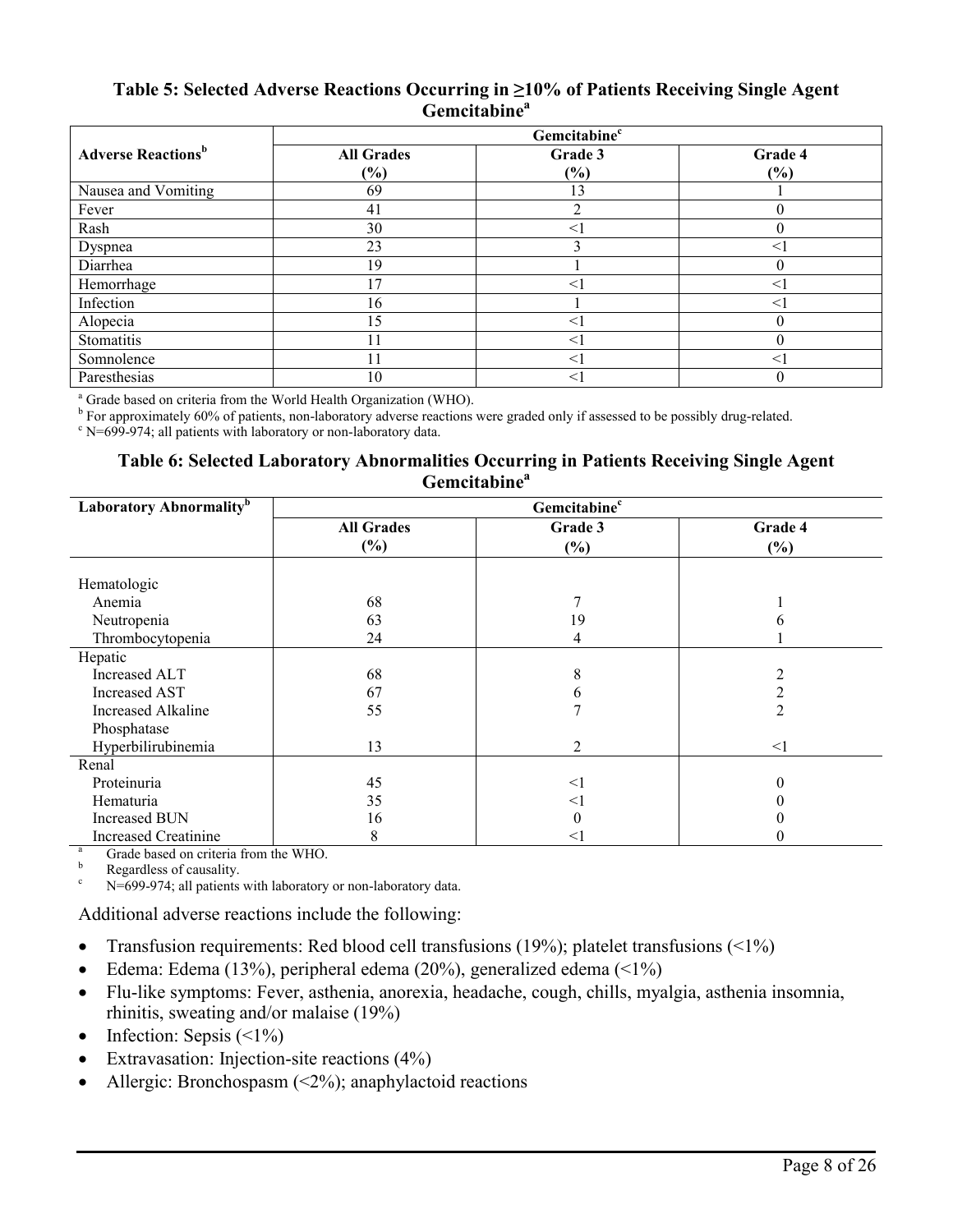## Ovarian Cancer

Tables 7 and 8 presents the incidence of selected adverse reactions and laboratory abnormalities, occurring in >10% of gemcitabine-treated patients and at a higher incidence in the gemcitabine with carboplatin arm, reported in a randomized trial (Study 1) of gemcitabine with carboplatin (n=175) compared to carboplatin alone (n=174) for the second-line treatment of ovarian cancer in women with disease that had relapsed more than 6 months following first-line platinum-based chemotherapy *[see Clinical Studies (14.1)]*. Additional clinically significant adverse reactions, occurring in <10% of patients, are provided following Table 8.

The proportion of patients with dose adjustments for carboplatin (1.8% versus 3.8%), doses of carboplatin omitted (0.2% versus 0) and discontinuing treatment for adverse reactions (11% versus 10%), were similar between arms. Dose adjustment for gemcitabine occurred in 10% of patients and gemcitabine dose was omitted in 14% of patients in the gemcitabine/carboplatin arm.

**Table 7: Adverse Reactions Occurring in >10% of Patients Receiving Gemcitabine with Carboplatin and at Higher Incidence than in Patients Receiving Single Agent Carboplatin [Between Arm Difference of ≥5% (All Grades) or ≥2% (Grades 3-4)] in Study 1 a**

| <b>Adverse Reactions</b> <sup>b</sup> |                             | Gemcitabine/Carboplatin<br>$(N=175)$ |                | Carboplatin<br>$(N=174)$    |                   |                   |
|---------------------------------------|-----------------------------|--------------------------------------|----------------|-----------------------------|-------------------|-------------------|
|                                       | <b>All Grades</b><br>$(\%)$ | Grade 3<br>(%)                       | Grade 4<br>(%) | <b>All Grades</b><br>$(\%)$ | Grade 3<br>$(\%)$ | Grade 4<br>$(\%)$ |
| Nausea                                | 69                          |                                      |                | 61                          |                   |                   |
| Alopecia                              | 49                          |                                      |                | 17                          |                   |                   |
| Vomiting                              | 46                          |                                      |                | 36                          |                   | $<$ 1             |
| Constipation                          | 42                          |                                      |                | 37                          |                   |                   |
| Fatigue                               | 40                          |                                      | $\lt$          | 32                          |                   |                   |
| Diarrhea                              | 25                          |                                      |                | 14                          | $<$ 1             |                   |
| Stomatitis/Pharyngitis                | 22                          |                                      |                | 13                          |                   |                   |

<sup>a</sup> Grade based on National Cancer Institute CTC Version 2.0.

**b** Regardless of causality.

## **Table 8: Laboratory Abnormalities Occurring in Patients Receiving Gemcitabine with Carboplatin and at Higher Incidence than in Patients Receiving Single Agent Carboplatin [Between Arm**  Difference of  $\geq$ 5% (All Grades) or  $\geq$ 2% (Grades 3-4)] in Study 1<sup>a</sup>

|                                     |                             | Gemcitabine/Carboplatin<br>$(N=175)$ |                | Carboplatin<br>$(N=174)$    |                   |                   |  |
|-------------------------------------|-----------------------------|--------------------------------------|----------------|-----------------------------|-------------------|-------------------|--|
| Laboratory Abnormality <sup>b</sup> | <b>All Grades</b><br>$(\%)$ | Grade 3<br>(%)                       | Grade 4<br>(%) | <b>All Grades</b><br>$(\%)$ | Grade 3<br>$(\%)$ | Grade 4<br>$(\%)$ |  |
| Hematologic                         |                             |                                      |                |                             |                   |                   |  |
| Neutropenia                         | 90                          | 42                                   | 29             | 58                          |                   |                   |  |
| Anemia                              | 86                          | 22                                   |                | 75                          | 9                 |                   |  |
| Thrombocytopenia                    | 78                          | 30                                   |                | 57                          | 10                |                   |  |
| RBC Transfusions <sup>c</sup>       | 38                          |                                      |                | 15                          |                   |                   |  |
| Platelet Transfusions <sup>c</sup>  | 9                           |                                      |                | 3                           |                   |                   |  |

<sup>a</sup> Grade based on National Cancer Institute CTC Version 2.0.

**b** Regardless of causality.

<sup>c</sup> Percent of patients receiving transfusions. Transfusions are not CTC-graded events. Blood transfusions included both packed red blood cells and whole blood.

Hematopoietic growth factors were administered more frequently in the gemcitabine-containing arm: leukocyte growth factor (24% and 10%) and erythropoiesis-stimulating agent (7% and 3.9%).

The following clinically relevant Grade 3 and 4 adverse reactions occurred more frequently in the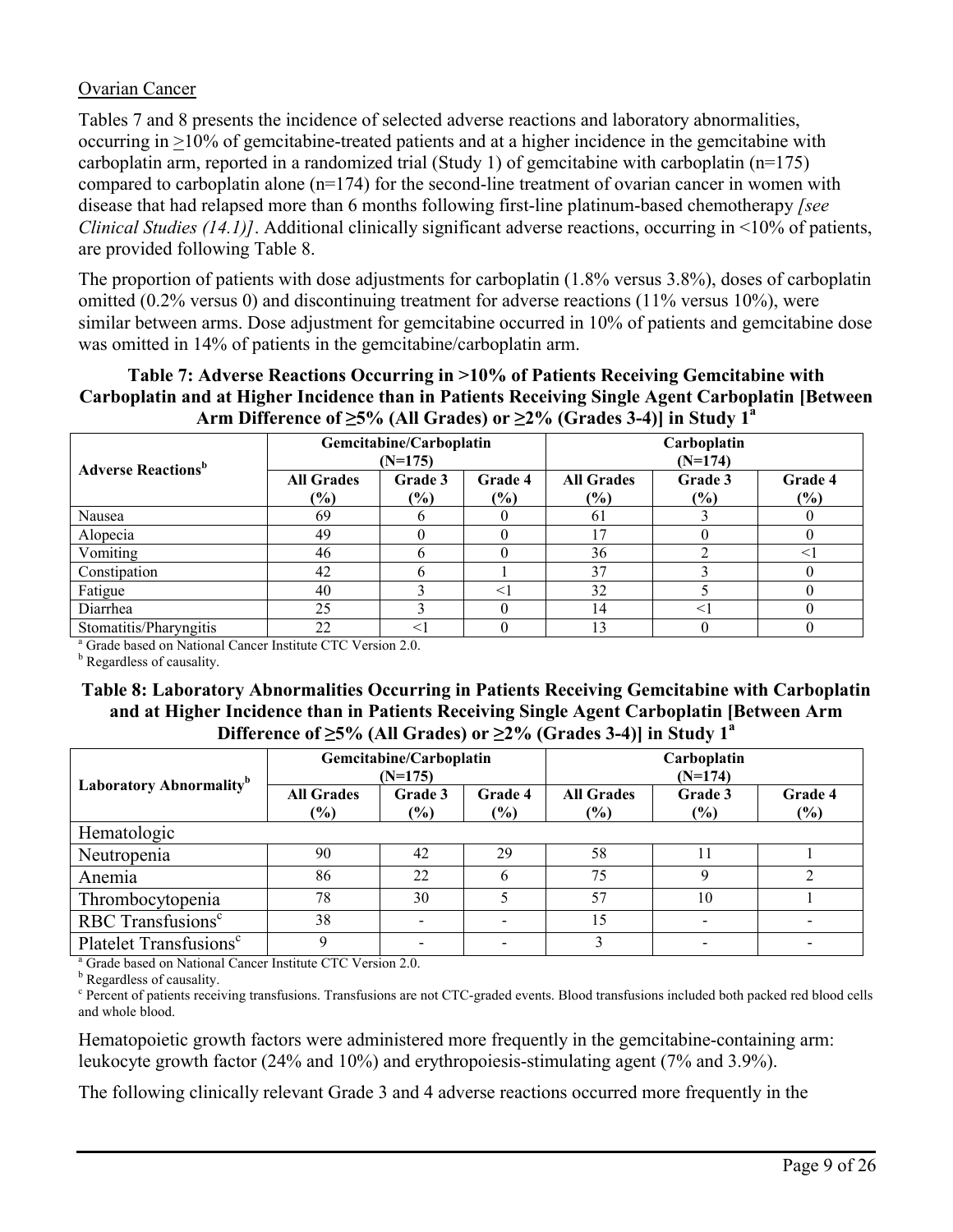gemcitabine with carboplatin arm: dyspnea (3.4% versus 2.9%), febrile neutropenia (1.1% versus 0), hemorrhagic event (2.3% versus 1.1 %), motor neuropathy (1.1% versus 0.6%), and rash/desquamation (0.6% versus 0).

## Breast Cancer

Tables 9 and 10 presents the incidence of selected adverse reactions and laboratory abnormalities, occurring in ≥10% of gemcitabine-treated patients and at a higher incidence in the gemcitabine with paclitaxel arm, reported in a randomized trial (Study 2) of gemcitabine with paclitaxel (n=262) compared to paclitaxel alone (n=259) for the first-line treatment of metastatic breast cancer (MBC) in women who received anthracycline-containing chemotherapy in the adjuvant/neo-adjuvant setting or for whom anthracyclines were contraindicated *[see Clinical Studies (14.2)]*. Additional clinically significant adverse reactions, occurring in <10% of patients, are provided following Table 10.

The requirement for dose reduction of paclitaxel were higher for patients in the gemcitabine/paclitaxel arm (5% versus 2%). The number of paclitaxel doses omitted  $(1\%)$ , the proportion of patients discontinuing treatment for adverse reactions (7% versus 5%) and the number of treatment-related deaths (1 patient in each arm) were similar between the two arms.

**Table 9: Selected Adverse Reactions Occurring in Patients Receiving Gemcitabine with Paclitaxel and at Higher Incidence than in Patients Receiving Single Agent Paclitaxel [Between Arm Difference of ≥5% (All Grades) or ≥2% (Grades 3-4)] in Study 2 a**

| <b>Adverse Reactions</b> <sup>b</sup> |                   | Gemcitabine/Paclitaxel<br>$(N=262)$ |          | Paclitaxel<br>$(N=259)$ |               |                  |
|---------------------------------------|-------------------|-------------------------------------|----------|-------------------------|---------------|------------------|
|                                       | <b>All Grades</b> | Grade 3                             | Grade 4  | <b>All Grades</b>       | Grade 3       | Grade 4          |
|                                       | $(\%)$            | (%)                                 | (%)      | $\frac{6}{6}$           | $\frac{6}{6}$ | $(\%)$           |
| Alopecia                              | 90                | 14                                  | 4        | 92                      | 19            |                  |
| Neuropathy-Sensory                    | 64                |                                     | <1       | 58                      | 3             | $\Omega$         |
| Nausea                                | 50                |                                     | $\Omega$ | 31                      | C             | $\boldsymbol{0}$ |
| Fatigue                               | 40                | 6                                   | $\leq$   | 28                      |               | $\leq$ 1         |
| Vomiting                              | 29                |                                     | $\Omega$ | 15                      |               | $\theta$         |
| Diarrhea                              | 20                |                                     | $\Omega$ | 13                      | 2             | $\Omega$         |
| Anorexia                              | 17                |                                     | $\Omega$ | 12                      | $<$ 1         | 0                |
| Neuropathy-Motor                      | 15                |                                     | <1       | 10                      | <1            | $\theta$         |
| Stomatitis/Pharyngitis                | 13                |                                     | $\leq$ 1 | 8                       | $<$ 1         | $\Omega$         |
| Fever                                 | 13                | $<$ 1                               | $\theta$ | 3                       | $\theta$      | $\theta$         |
| Rash/Desquamation                     | 11                | $<$ 1                               | $<$ 1    |                         | $\theta$      | $\boldsymbol{0}$ |
| Febrile Neutropenia                   | 6                 |                                     | $\leq$ 1 | $\overline{2}$          |               | $\theta$         |

<sup>a</sup> Grade based on National Cancer Institute CTC Version 2.0.

<sup>b</sup> Non-laboratory events were graded only if assessed to be possibly drug-related.

**Table 10: Selected Laboratory Abnormalities Occurring in >10% of Patients Receiving Gemcitabine with Paclitaxel and at a Higher Incidence than Patients Receiving Single Agent Paclitaxel [Between Arm Difference of ≥5% (All Grades) or ≥2% (Grades 3-4)] in Study 2<sup>a</sup>**

|                                     |                                                  | <b>Gemcitabine / Paclitaxel</b><br>$(N=262)$ |                   | Paclitaxel<br>$(N=259)$                    |        |                   |  |  |
|-------------------------------------|--------------------------------------------------|----------------------------------------------|-------------------|--------------------------------------------|--------|-------------------|--|--|
| Laboratory Abnormality <sup>b</sup> | <b>All Grades</b><br>Grade 3<br>$(\%)$<br>$(\%)$ |                                              | Grade 4<br>$(\%)$ | <b>All Grades</b><br>Grade 3<br>(%)<br>(%) |        | Grade 4<br>$(\%)$ |  |  |
| Hematologic                         |                                                  |                                              |                   |                                            |        |                   |  |  |
| Anemia                              | 69                                               |                                              |                   | 51                                         |        |                   |  |  |
| Neutropenia                         | 69                                               | 31                                           | 17                | 31                                         |        |                   |  |  |
| Thrombocytopenia                    | 26                                               |                                              | $<$ 1             |                                            | $<$ 1  |                   |  |  |
| Hepatobiliary                       |                                                  |                                              |                   |                                            |        |                   |  |  |
| Increased ALT                       | 18                                               |                                              |                   |                                            | $\leq$ |                   |  |  |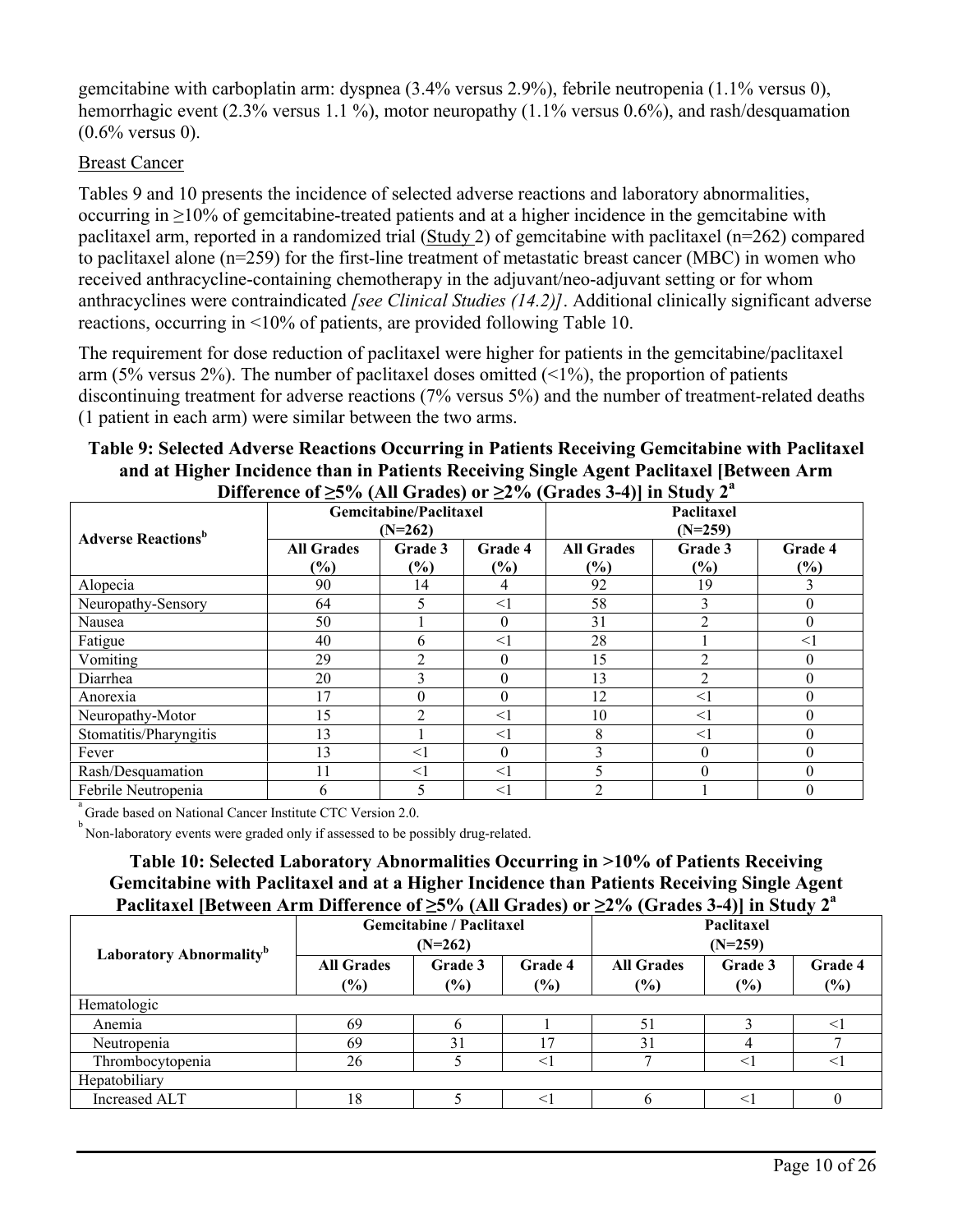| Laboratory Abnormality <sup>b</sup> |                          | <b>Gemcitabine / Paclitaxel</b><br>$(N=262)$ |                   | Paclitaxel<br>$(N=259)$     |                |                  |
|-------------------------------------|--------------------------|----------------------------------------------|-------------------|-----------------------------|----------------|------------------|
|                                     | <b>All Grades</b><br>(%) | Grade 3<br>$\frac{1}{2}$                     | Grade 4<br>$(\%)$ | <b>All Grades</b><br>$($ %) | Grade 3<br>(%) | Grade 4<br>(9/0) |
| Increased AST                       | 16                       |                                              |                   |                             |                |                  |

<sup>a</sup> Grade based on National Cancer Institute CTC Version 2.0.

**b** Regardless of causality.

Clinically relevant Grade 3 or 4 dyspnea occurred with a higher incidence in the gemcitabine with paclitaxel arm compared with the paclitaxel arm (1.9% versus 0).

### Non-Small Cell Lung Cancer

Tables 11 and 12 presents the incidence of selected adverse reactions and laboratory abnormalities occurring in >10% of gemcitabine-treated patients and at a higher incidence in the gemcitabine with cisplatin arm, reported in a randomized trial (Study 3) of gemcitabine with cisplatin (n=260) administered in 28-day cycles as compared to cisplatin alone (n=262) in patients receiving first-line treatment for locally advanced or metastatic NSCLC *[see Clinical Studies (14.3)]*.

Patients randomized to gemcitabine with cisplatin received a median of 4 cycles of treatment and those randomized to cisplatin alone received a median of 2 cycles of treatment. In this trial, the requirement for dose adjustments (>90% versus 16%), discontinuation of treatment for adverse reactions (15% versus 8%), and the proportion of patients hospitalized (36% versus 23%) were all higher for patients receiving gemcitabine with cisplatin compared to those receiving cisplatin alone. The incidence of febrile neutropenia (3% versus <1%), sepsis (4% versus 1%), Grade 3 cardiac dysrhythmias (3% versus <1%) were all higher in the gemcitabine with cisplatin arm compared to the cisplatin alone arm. The two-drug combination was more myelosuppressive with 4 (1.5%) possibly treatment-related deaths, including 3 resulting from myelosuppression with infection and one case of renal failure associated with pancytopenia and infection. No deaths due to treatment were reported on the cisplatin arm.

| DIRECTOR OF $\leq$ 70 (Terr Q) auto) of $\leq$ 470 (Q) auto 0-47] in Study 5 |                   |                                    |                  |                   |                  |                  |  |  |
|------------------------------------------------------------------------------|-------------------|------------------------------------|------------------|-------------------|------------------|------------------|--|--|
|                                                                              |                   | Gemcitabine/Cisplatin <sup>c</sup> |                  |                   | $Cisplatin^d$    |                  |  |  |
| <b>Adverse Reactions</b> <sup>b</sup>                                        | <b>All Grades</b> | Grade 3                            | Grade 4          | <b>All Grades</b> | Grade 3          | Grade 4          |  |  |
|                                                                              | $(\%)$            | (%)                                | $(\%)$           | $(\%)$            | $(\%)$           | $(\%)$           |  |  |
| Nausea                                                                       | 93                | 25                                 | $\overline{2}$   | 87                | 20               | $\leq$ 1         |  |  |
| Vomiting                                                                     | 78                | 11                                 | 12               | 71                | 10               | 9                |  |  |
| Alopecia                                                                     | 53                |                                    | $\mathbf{0}$     | 33                | $\theta$         | $\boldsymbol{0}$ |  |  |
| Neuro Motor                                                                  | 35                | 12                                 | $\theta$         | 15                | 3                | $\theta$         |  |  |
| Diarrhea                                                                     | 24                | 2                                  | $\overline{2}$   | 13                | $\Omega$         | $\theta$         |  |  |
| Neuro Sensory                                                                | 23                |                                    | $\theta$         | 18                |                  | $\theta$         |  |  |
| Infection                                                                    | 18                | 3                                  | $\overline{2}$   | 12                |                  | $\theta$         |  |  |
| Fever                                                                        | 16                | $\theta$                           | $\theta$         | 5                 | $\Omega$         | $\theta$         |  |  |
| Neuro Cortical                                                               | 16                | 3                                  |                  | 9                 |                  | $\theta$         |  |  |
| Neuro Mood                                                                   | 16                |                                    | $\theta$         | 10                |                  | $\boldsymbol{0}$ |  |  |
| Local                                                                        | 15                | $\theta$                           | $\theta$         | 6                 | $\theta$         | $\boldsymbol{0}$ |  |  |
| Neuro Headache                                                               | 14                | $\theta$                           | $\theta$         | 7                 | $\theta$         | $\boldsymbol{0}$ |  |  |
| Stomatitis                                                                   | 14                |                                    | $\boldsymbol{0}$ | 5                 | $\theta$         | $\boldsymbol{0}$ |  |  |
| Hemorrhage                                                                   | 14                |                                    | $\boldsymbol{0}$ | 4                 | $\boldsymbol{0}$ | $\boldsymbol{0}$ |  |  |
| Hypotension                                                                  | 12                |                                    | $\Omega$         | ⇁                 |                  | $\theta$         |  |  |
| Rash                                                                         | 11                |                                    | $\theta$         |                   | $\Omega$         | $\theta$         |  |  |

## **Table 11: Selected Adverse Reactions Occurring in ≥10% of Patients Receiving Gemcitabine with Cisplatin and at Higher Incidence than in Patients Receiving Single Agent Cisplatin [Between Arm Difference of ≥5% (All Grades) or ≥2% (Grades 3-4)] in Study 3<sup>a</sup>**

<sup>a</sup> Grade based on National Cancer Institute Common Toxicity Criteria (CTC).

<sup>b</sup> Non-laboratory events were graded only if assessed to be possibly drug-related.

 $c$  N=217-253; all gemcitabine/cisplatin patients with laboratory or non-laboratory data.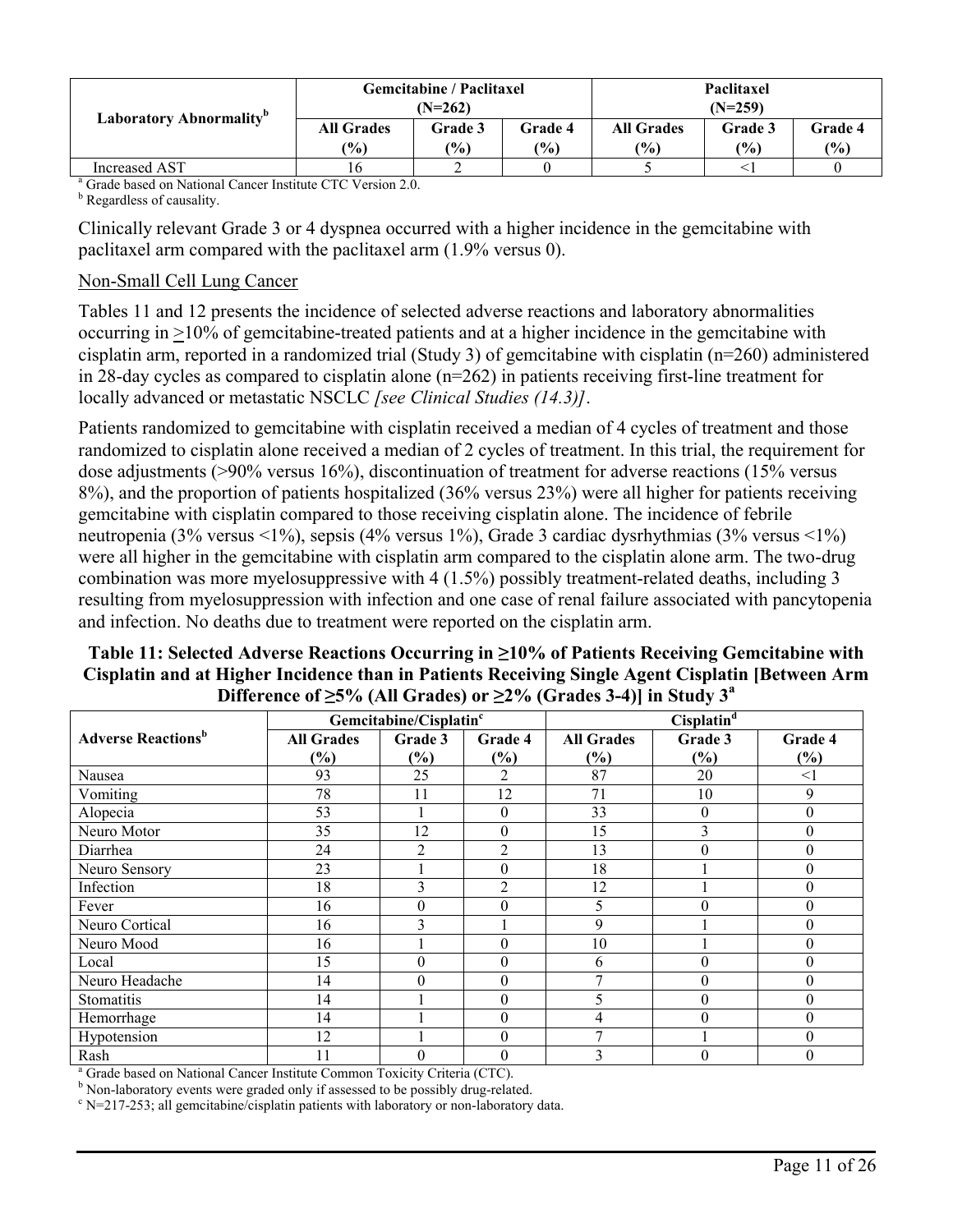| Laboratory Abnormality <sup>b</sup> | Gemcitabine/ Cisplatin <sup>c</sup> |                | Cisplatin <sup>d</sup> |                   |                |          |
|-------------------------------------|-------------------------------------|----------------|------------------------|-------------------|----------------|----------|
|                                     | <b>All Grades</b>                   | Grade 3        | Grade 4                | <b>All Grades</b> | Grade 3        | Grade 4  |
|                                     | $(\%)$                              | (%)            | $(\%)$                 | (%)               | $(\%)$         | (%)      |
| Hematologic                         |                                     |                |                        |                   |                |          |
| Anemia                              | 89                                  | 22             | 3                      | 67                | 6              |          |
| Thrombocytopenia                    | 85                                  | 25             | 25                     | 13                | 3              |          |
| Neutropenia                         | 79                                  | 22             | 35                     | 20                | 3              |          |
| Lymphopenia                         | 75                                  | 25             | 18                     | 51                | 12             |          |
| RBC Transfusions <sup>e</sup>       | 39                                  |                |                        | 13                |                |          |
| Platelet Transfusions <sup>e</sup>  | 21                                  |                |                        | $\leq$ 1          |                |          |
| Hepatic                             |                                     |                |                        |                   |                |          |
| <b>Increased Transaminases</b>      | 22                                  | $\overline{2}$ |                        | 10                |                |          |
| <b>Increased Alkaline</b>           | 19                                  |                | 0                      | 13                | $\theta$       | 0        |
| Phosphatase                         |                                     |                |                        |                   |                |          |
| Renal                               |                                     |                |                        |                   |                |          |
| <b>Increased Creatinine</b>         | 38                                  |                | $<$ 1                  | 31                | $\mathfrak{D}$ | $<$ 1    |
| Proteinuria                         | 23                                  | $\theta$       | 0                      | 18                | $\theta$       | 0        |
| Hematuria                           | 15                                  | $\theta$       | $\theta$               | 13                | 0              | $\theta$ |
| Other Laboratory                    |                                     |                |                        |                   |                |          |
| Hyperglycemia                       | 30                                  |                |                        | 23                |                |          |
| Hypomagnesemia                      | 30                                  |                |                        | 17                |                |          |
| Hypocalcemia                        | 18                                  |                |                        |                   |                | <1       |

| Table 12: Selected Laboratory Abnormalities Occurring in >10% of Patients Receiving                            |
|----------------------------------------------------------------------------------------------------------------|
| Gemcitabine with Cisplatin and at Higher Incidence than in Patients Receiving Single Agent                     |
| Cisplatin [Between Arm Difference of $\geq$ 5% (All Grades) or $\geq$ 2% (Grades 3-4)] in Study 3 <sup>a</sup> |

 $\frac{a}{b}$  Grade based on National Cancer Institute CTC.

 $\frac{b}{c}$  Regardless of causality.

N=217-253; all gemcitabine/cisplatin patients with laboratory or non-laboratory data.

N=213-248; all cisplatin patients with laboratory or non-laboratory data.

e Percent of patients receiving transfusions. Percent transfusions are not CTC-graded events.

Tables 13 and 14 presents the incidence of selected adverse reactions and laboratory abnormalities occurring in ≥10% of gemcitabine-treated patients and at a higher incidence in the gemcitabine with cisplatin arm, reported in a randomized trial (Study 4) of gemcitabine with cisplatin (n=69) administered in 21-day cycles as compared to etoposide with cisplatin (n=66) in patients receiving first-line treatment for locally advanced or metastatic NSCLC *[see Clinical Studies (14.3)]*. Additional clinically significant adverse reactions are provided following Table 14.

Patients in the gemcitabine/cisplatin (GC) arm received a median of 5 cycles and those in the etoposide/cisplatin (EC) arm received a median of 4 cycles. The majority of patients receiving more than one cycle of treatment required dose adjustments; 81% in the GC arm and 68% in the EC arm. The incidence of hospitalizations for adverse reactions was 22% in the GC arm and 27% in the EC arm. The proportion of patients who discontinued treatment for adverse reactions was higher in the GC arm (14% versus 8%). The proportion of patients who were hospitalized for febrile neutropenia was lower in the GC arm (7% versus 12%). There was one death attributed to treatment, a patient with febrile neutropenia and renal failure, which occurred in the GC arm.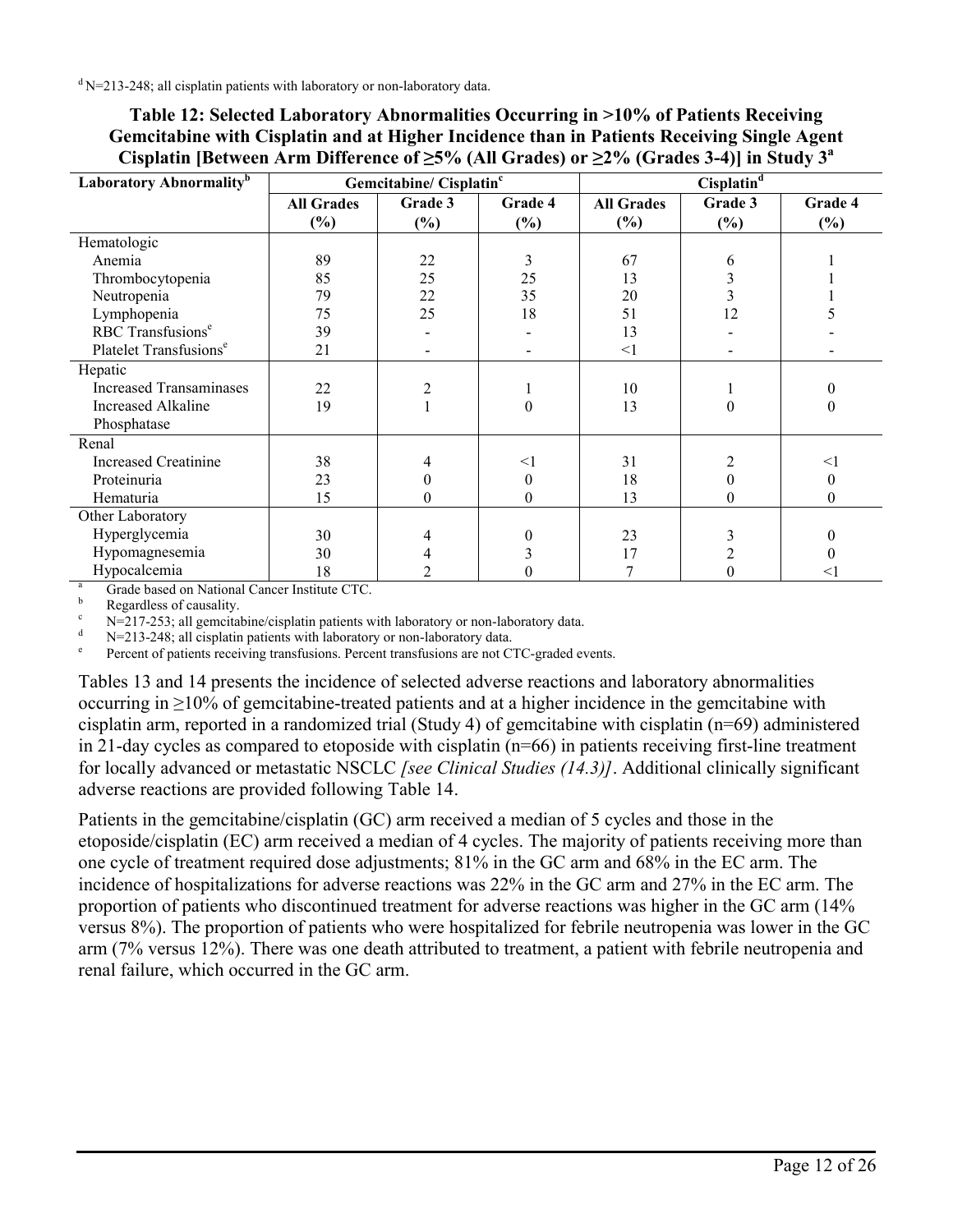|                                       |                   | Gemcitabine/Cisplatin <sup>c</sup> |          | Etoposide/Cisplatin <sup>d</sup> |                          |         |
|---------------------------------------|-------------------|------------------------------------|----------|----------------------------------|--------------------------|---------|
| <b>Adverse Reactions</b> <sup>b</sup> | <b>All Grades</b> | Grade 3                            | Grade 4  | <b>All Grades</b>                | Grade 3                  | Grade 4 |
|                                       | $(\%)$            | $(\%)$                             | $(\%)$   | (%)                              | $(\%)$                   | $(\%)$  |
| Nausea and Vomiting                   | 96                | 35                                 | 4        | 86                               | 19                       |         |
| Alopecia                              | 77                | 13                                 | $\Omega$ | 92                               | 51                       |         |
| Paresthesias                          | 38                | $\theta$                           | $\theta$ | 16                               | $\overline{2}$           |         |
| Infection                             | 28                | 3                                  |          | 21                               | 8                        |         |
| Stomatitis                            | 20                | 4                                  |          | 18                               | $\mathfrak{D}$           |         |
| Diarrhea                              | 14                |                                    |          | 13                               | $\Omega$                 |         |
| Edema <sup>e</sup>                    | 12                | $\overline{\phantom{0}}$           |          | 2                                | $\overline{\phantom{0}}$ |         |
| Rash                                  | 10                | $\theta$                           | $\Omega$ | 3                                | $\theta$                 |         |
| Hemorrhage                            | 9                 | $\theta$                           | 3        | $\mathbf{3}$                     |                          |         |
| Fever                                 | 6                 | $\theta$                           | $\Omega$ | $\mathbf{3}$                     | $\Omega$                 |         |
| Somnolence                            | 3                 | $\theta$                           | $\Omega$ | 3                                | $\overline{2}$           |         |
| Flu-like Syndrome <sup>e</sup>        | ◠                 |                                    |          | $\theta$                         |                          |         |
| Dyspnea                               |                   | $\Omega$                           |          |                                  | 0                        |         |

# **Table 13: Selected Adverse Reactions in Patients Receiving Gemcitabine with Cisplatin in Study 4<sup>a</sup>**

 $\frac{a}{b}$  Grade based on criteria from the WHO.

b Non-laboratory events were graded only if assessed to be possibly drug-related. Pain data were not collected.

 $\epsilon$  N=67-69; all gemcitabine/cisplatin patients with laboratory or non-laboratory data.

N=57-63; all Etoposide/cisplatin patients with laboratory or non-laboratory data.

e Flu-like syndrome and edema were not graded.

#### **Table 14: Selected Laboratory Abnormalities Occurring in Patients Receiving Gemcitabine with Cisplatin in Study 4<sup>a</sup>**

|                                     |                             | Gemcitabine/Cisplatin <sup>c</sup> |                |                             | Etoposide/Cisplatin <sup>d</sup> |                |  |
|-------------------------------------|-----------------------------|------------------------------------|----------------|-----------------------------|----------------------------------|----------------|--|
| Laboratory Abnormality <sup>b</sup> | <b>All Grades</b><br>$(\%)$ | Grade 3<br>$(\%)$                  | Grade 4<br>(%) | <b>All Grades</b><br>$(\%)$ | Grade 3<br>$(\%)$                | Grade 4<br>(%) |  |
| Hematologic                         |                             |                                    |                |                             |                                  |                |  |
| Anemia                              | 88                          | 22                                 | 0              | 77                          | 13                               | $\mathfrak{D}$ |  |
| Neutropenia                         | 88                          | 36                                 | 28             | 87                          | 20                               | 56             |  |
| Thrombocytopenia                    | 81                          | 39                                 | 16             | 45                          | 8                                |                |  |
| RBC Transfusions <sup>c</sup>       | 29                          |                                    |                | 21                          |                                  |                |  |
| Platelet Transfusions <sup>e</sup>  | 3                           |                                    |                | 8                           |                                  |                |  |
| Hepatic                             |                             |                                    |                |                             |                                  |                |  |
| <b>Increased Alkaline</b>           | 16                          | $\theta$                           | 0              | 11                          | 0                                | $\theta$       |  |
| Phosphatase                         |                             |                                    |                |                             |                                  |                |  |
| <b>Increased ALT</b>                | 6                           |                                    |                | 12                          |                                  |                |  |
| <b>Increased AST</b>                | 3                           | 0                                  | $\theta$       | 11                          | $\theta$                         | 0              |  |
| Renal                               |                             |                                    |                |                             |                                  |                |  |
| Hematuria                           | 22                          |                                    |                | 10                          |                                  |                |  |
| Proteinuria                         | 12                          |                                    |                |                             |                                  |                |  |
| <b>Increased BUN</b>                | h                           |                                    |                |                             |                                  |                |  |
| <b>Increased Creatinine</b>         |                             |                                    |                |                             |                                  | 0              |  |
| $\alpha$ 11 1 $\alpha$              | 1.37777                     |                                    |                |                             |                                  |                |  |

 $\frac{a}{b}$  Grade based on criteria from the WHO.

b Regardless of causality.

<sup>c</sup> N=67-69; all gemcitabine/cisplatin patients with laboratory or non-laboratory data.<br>N=57.63; all etoposide/cisplatin patients with laboratory or non-laboratory data.

 $N=57-63$ ; all etoposide/ cisplatin patients with laboratory or non-laboratory data.

WHO grading scale not applicable to proportion of patients with transfusions.

# **6.2 Postmarketing Experience**

The following adverse reactions have been identified during postapproval use of gemcitabine. Because these reactions are reported voluntarily from a population of uncertain size, it is not always possible to reliably estimate their frequency or establish a causal relationship to drug exposure.

*Blood and lymphatic system*: Thrombotic microangiopathy (TMA)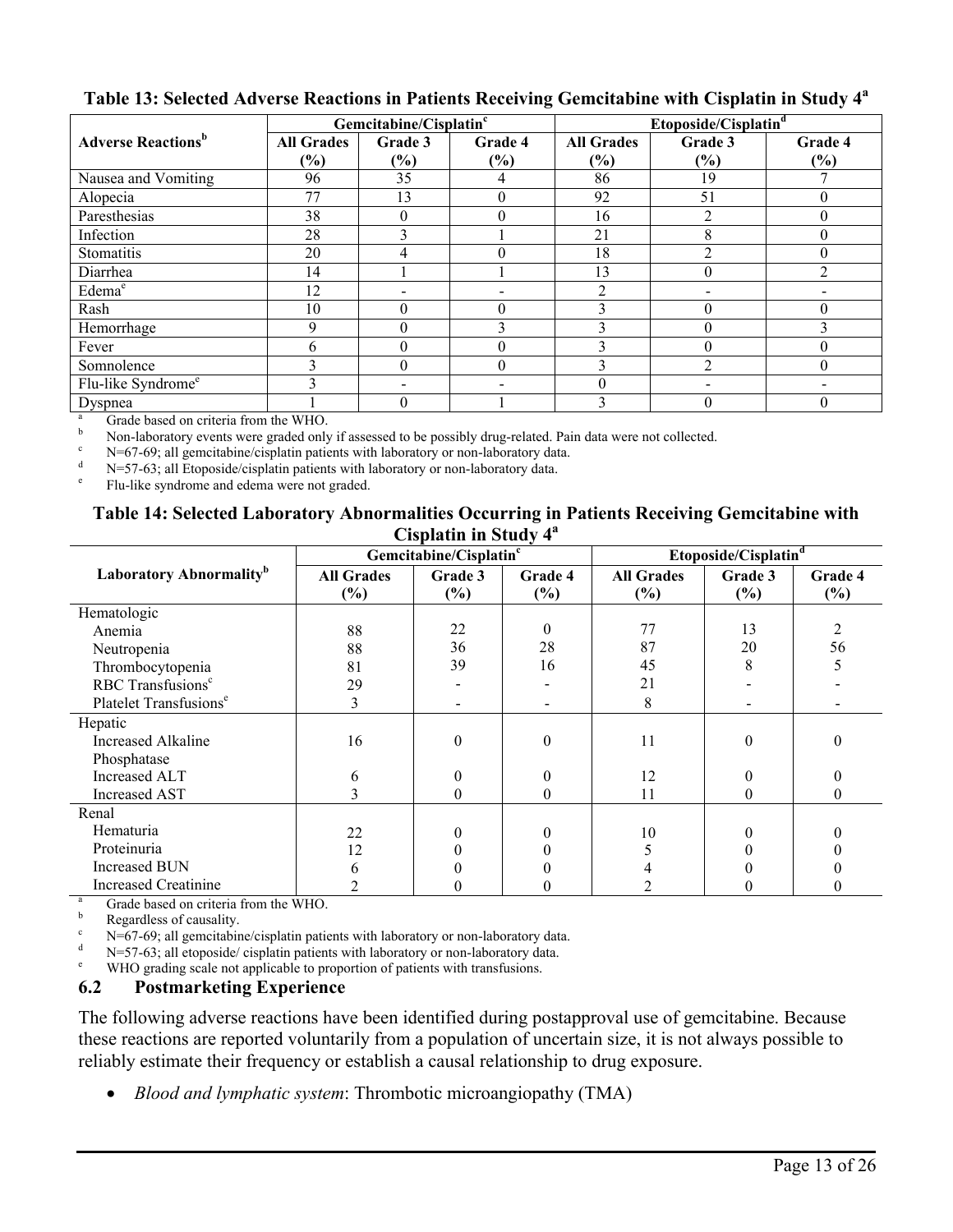- *Cardiovascular:* Congestive heart failure, myocardial infarction, arrhythmias, supraventricular arrhythmias
- *Vascular:* Peripheral vasculitis, gangrene, capillary leak syndrome
- *Skin*: Cellulitis, pseudocellulitis, severe skin reactions, including desquamation and bullous skin eruptions
- *Hepatic:* Hepatic failure, hepatic veno-occlusive disease
- *Pulmonary*: Interstitial pneumonitis, pulmonary fibrosis, pulmonary edema, adult respiratory distress syndrome (ARDS), pulmonary eosinophilia
- *Nervous System:* Posterior reversible encephalopathy syndrome (PRES)

# **8 USE IN SPECIFIC POPULATIONS**

# **8.1 Pregnancy**

# Risk Summary

Based on animal data and its mechanism of action, gemcitabine can cause fetal harm when administered to a pregnant woman *[see Clinical Pharmacology (12.1)]*. There are no available data on the use of gemcitabine in pregnant women. In animal reproduction studies, gemcitabine was teratogenic, embryotoxic, and fetotoxic in mice and rabbits (*see Data*). Advise pregnant women of the potential risk to a fetus *[see Use in Special Populations (8.3)]*.

In the U.S. general population, the estimated background risk of major birth defects and miscarriages in clinically recognized pregnancies is 2-4% and 15-20% respectively.

# Data

# Animal Data

Gemcitabine is embryotoxic in mice. Daily dosing of gemcitabine to pregnant mice increased the incidence of fetal malformation (cleft palate, incomplete ossification) at doses of 1.5 mg/kg/day [approximately 0.005 times the 1,000 mg/m<sup>2</sup> clinical dose based on body surface area (BSA)]. Gemcitabine was embryotoxic and fetotoxic in rabbits. Daily dosing of gemcitabine to pregnant rabbits resulted in fetotoxicity (decreased fetal viability, reduced litter sizes, and developmental delays) and increased the incidence of fetal malformations (fused pulmonary artery, absence of gall bladder) at doses of 0.1 mg/kg/day (approximately 0.002 times the  $1,000$  mg/m<sup>2</sup> clinical dose based on BSA).

# **8.2 Lactation**

# Risk Summary

There is no information regarding the presence of gemcitabine or its metabolites in human milk, or their effects on the breastfed infant or on milk production. Due to the potential for serious adverse reactions in breastfed infants from gemcitabine, advise women not to breastfeed during treatment with gemcitabine and for at least one week following the last dose.

# **8.3 Females and Males of Reproductive Potential**

# Pregnancy Testing

Verify pregnancy status in females of reproductive potential prior to initiating gemcitabine *[see Use in Specific Populations (8.1)]*.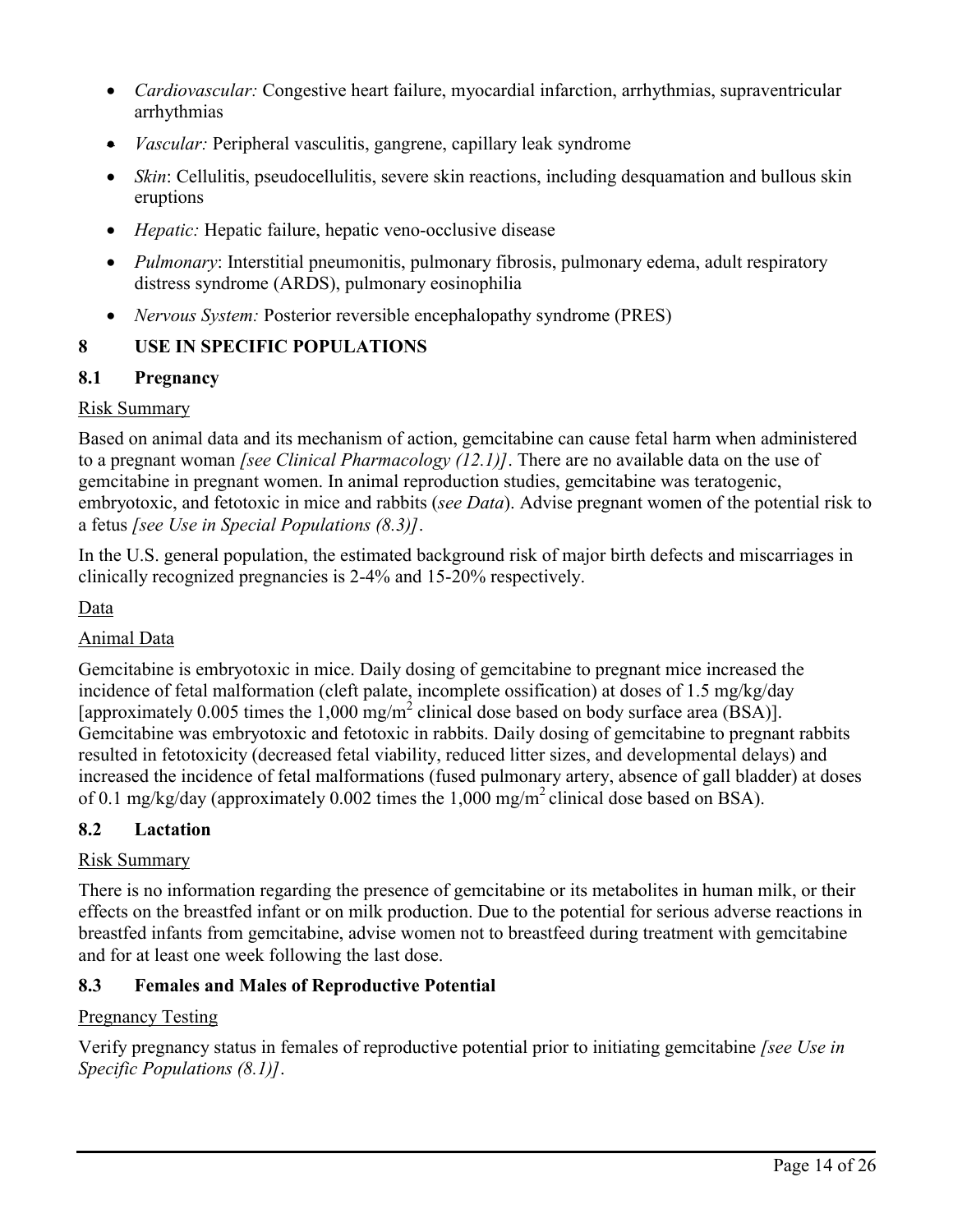# Contraception

Gemcitabine can cause fetal harm when administered to a pregnant woman *[see Use in Specific Populations (8.1)]*.

# *Females*

Because of the potential for genotoxicity, advise females of reproductive potential to use effective contraception during treatment with gemcitabine and for 6 months after the final dose of gemcitabine.

# *Males*

Because of the potential for genotoxicity, advise males with female partners of reproductive potential to use effective contraception during treatment with gemcitabine and for 3 months after the final dose *[see Nonclinical Toxicology (13.1)]*.

## Infertility

*Males*

Based on animal studies, gemcitabine may impair fertility in males of reproductive potential *[see Nonclinical Toxicology (13.1)]*. It is not known whether these effects on fertility are reversible.

# **8.4 Pediatric Use**

The safety and effectiveness of gemcitabine have not been established in pediatric patients.

The safety and pharmacokinetics of gemcitabine were evaluated in a trial in pediatric patients with refractory leukemia. The maximum tolerated dose was  $10 \text{ mg/m}^2/\text{min}$  for  $360 \text{ minutes}$  weekly for three weeks followed by a one-week rest period.

The safety and activity of gemcitabine were evaluated in a trial of pediatric patients with relapsed acute lymphoblastic leukemia (22 patients) and acute myelogenous leukemia (10 patients) at a dose of 10 mg/m<sup>2</sup>/min administered over 360 minutes weekly for three weeks followed by a one-week rest period. Patients with M1 or M2 bone marrow on Day 28 who did not experience unacceptable toxicity were eligible to receive a maximum of one additional four-week course. Toxicities observed included myelosuppression, febrile neutropenia, increased serum transaminases, nausea, and rash/desquamation. No meaningful clinical activity was observed in this trial.

# **8.5 Geriatric Use**

In clinical studies which enrolled 979 patients with various malignancies who received single agent gemcitabine, no overall differences in safety were observed between patients aged 65 and older and younger patients, with the exception of a higher rate of Grade 3-4 thrombocytopenia in older patients as compared to younger patients.

In a randomized trial in women with ovarian cancer (Study 1), 175 women received gemcitabine with carboplatin, of which 29% were age 65 years or older. Similar effectiveness was observed between older and younger women. There was significantly higher Grade 3-4 neutropenia in women 65 years of age or older *[see Dosage and Administration (2.1)]*.

Gemcitabine clearance is affected by age; however, there are no recommended dose adjustments based on patients' age *[see Clinical Pharmacology (12.3)]*.

# **8.6 Gender**

Gemcitabine clearance is decreased in females *[see Clinical Pharmacology (12.3)]*. In single agent studies of gemcitabine, women, especially older women, were more likely not to proceed to a subsequent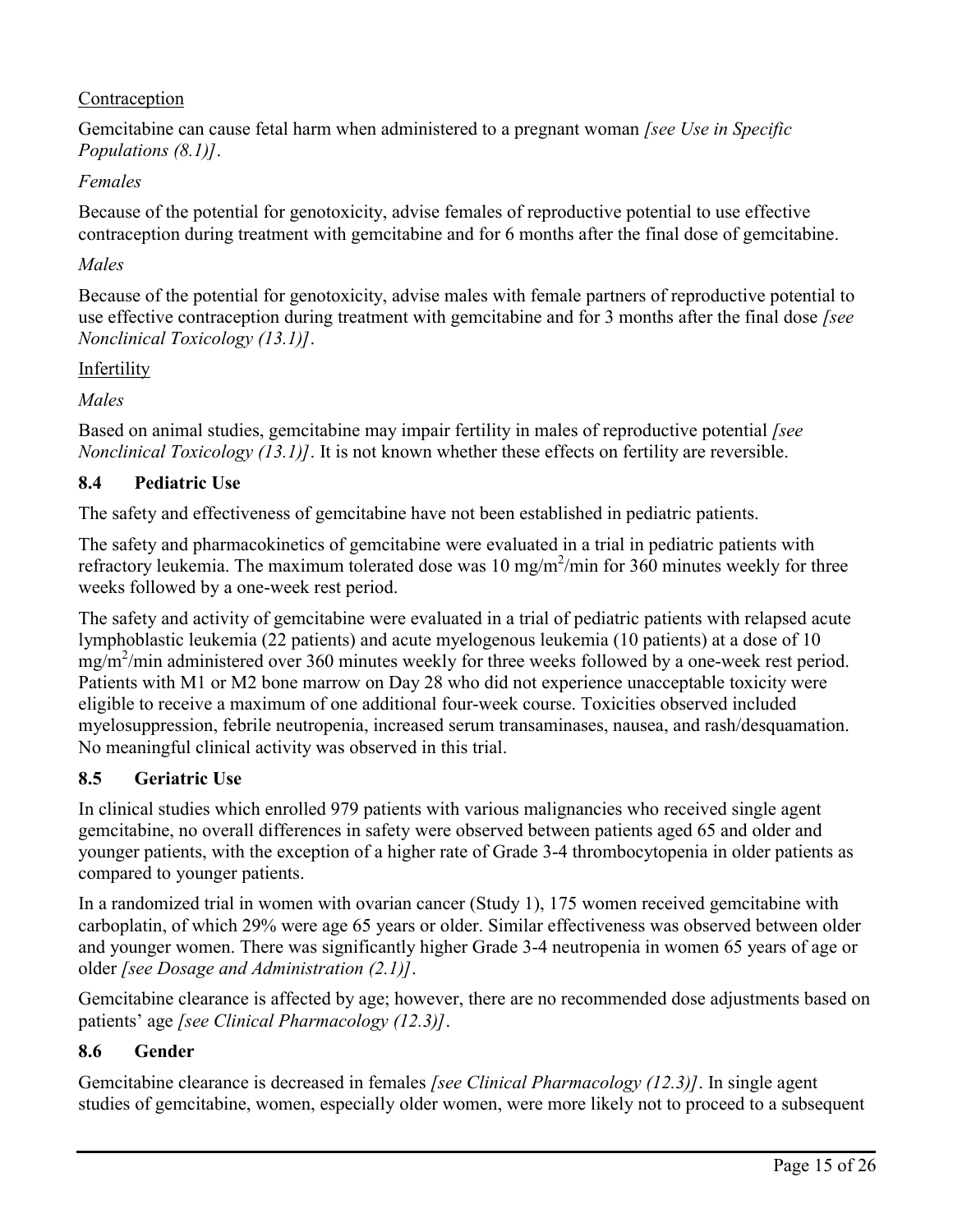cycle and to experience Grade 3-4 neutropenia and thrombocytopenia *[see Dosage and Administration (2.1, 2.2, 2.3, 2.4)]*.

# **10 OVERDOSAGE**

There is no known antidote for overdoses of gemcitabine. Myelosuppression, paresthesias, and severe rash were the principal toxicities seen when a single dose as high as  $5,700$  mg/m<sup>2</sup> was administered by intravenous infusion over 30 minutes every 2 weeks to several patients in a dose-escalation study. In the event of suspected overdose, monitor with appropriate blood counts and provide supportive therapy, as necessary.

# **11 DESCRIPTION**

Gemcitabine is a nucleoside metabolic inhibitor. Gemcitabine hydrochloride is 2´-deoxy-2´,2´-difluorocytidine monohydrochloride (β-isomer) with the following structural formula:



The empirical formula for gemcitabine hydrochloride is  $C_9H_{11}F_2N_3O_4$  • HCl. It has a molecular weight of 299.66 g/mol.

Gemcitabine hydrochloride is soluble in water, slightly soluble in methanol, and practically insoluble in ethanol and polar organic solvents.

Gemcitabine hydrochloride is a sterile white to off-white lyophilized powder and available as 2 g single-dose vials for intravenous use only. Each 2 g vial contains 2 g of gemcitabine hydrochloride (expressed as free base), 2 g mannitol, and 125 mg sodium acetate. Hydrochloric acid and/or sodium hydroxide may have been added for pH adjustment.

# **12 CLINICAL PHARMACOLOGY**

# **12.1 Mechanism of Action**

Gemcitabine kills cells undergoing DNA synthesis and blocks the progression of cells through the G1/S-phase boundary. Gemcitabine is metabolized by nucleoside kinases to diphosphate (dFdCDP) and triphosphate (dFdCTP) nucleosides. Gemcitabine diphosphate inhibits ribonucleotide reductase, an enzyme responsible for catalyzing the reactions that generate deoxynucleoside triphosphates for DNA synthesis, resulting in reductions in deoxynucleotide concentrations, including dCTP. Gemcitabine triphosphate competes with dCTP for incorporation into DNA. The reduction in the intracellular concentration of dCTP by the action of the diphosphate enhances the incorporation of gemcitabine triphosphate into DNA (self-potentiation). After the gemcitabine nucleotide is incorporated into DNA, only one additional nucleotide is added to the growing DNA strands, which eventually results in the initiation of apoptotic cell death.

# **12.3 Pharmacokinetics**

The pharmacokinetics of gemcitabine were examined in 353 patients with various solid tumors. Pharmacokinetic parameters were derived using data from patients treated for varying durations of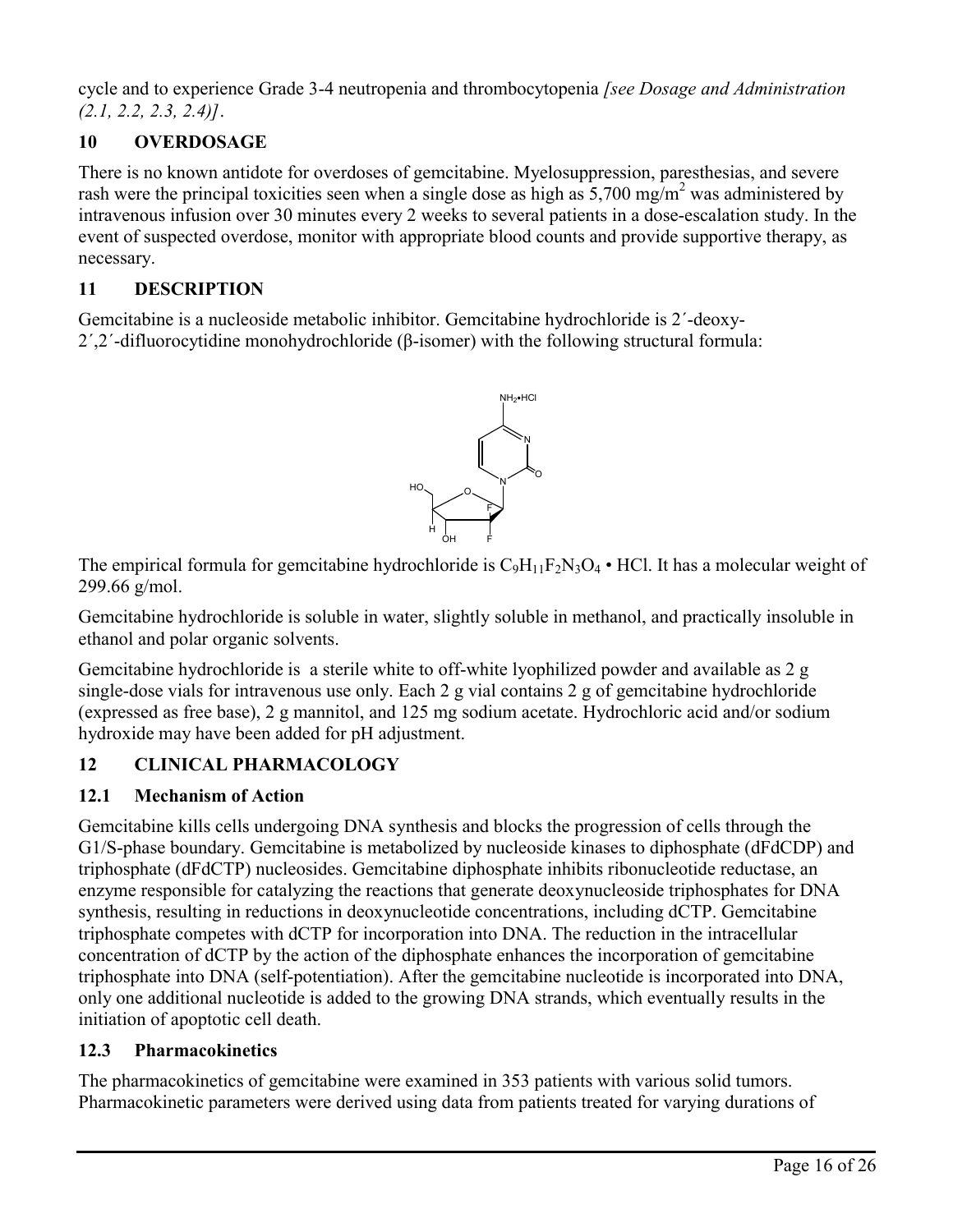therapy given weekly with periodic rest weeks and using both short infusions (<70 minutes) and long infusions (70 to 285 minutes). The total gemcitabine dose varied from 500 mg/m<sup>2</sup> to 3,600 mg/m<sup>2</sup>.

## Distribution

The volume of distribution was increased with infusion length. Volume of distribution of gemcitabine was 50 L/m<sup>2</sup> following infusions lasting <70 minutes. For long infusions, the volume of distribution rose to  $370 \text{ L/m}^2$ .

Gemcitabine pharmacokinetics are linear and are described by a 2-compartment model. Population pharmacokinetic analyses of combined single and multiple dose studies showed that the volume of distribution of gemcitabine was significantly influenced by duration of infusion and sex. Gemcitabine plasma protein binding is negligible.

## Elimination

## *Metabolism*

The active metabolite, gemcitabine triphosphate, can be extracted from peripheral blood mononuclear cells. The half-life of the terminal phase for gemcitabine triphosphate from mononuclear cells ranges from 1.7 to 19.4 hours.

## *Excretion*

Gemcitabine disposition was studied in 5 patients who received a single 1,000 mg/m<sup>2</sup> of radiolabeled drug as a 30-minute infusion. Within one week, 92% to 98% of the dose was recovered, almost entirely in the urine. Gemcitabine (<10%) and the inactive uracil metabolite, 2´-deoxy-2´,2´-difluorouridine (dFdU) accounted for 99% of the excreted dose. The metabolite dFdU is also found in plasma.

## Specific Populations

# *Geriatric Patients*

Clearance of gemcitabine was affected by age. The lower clearance in geriatric patients results in higher concentrations of gemcitabine for any given dose. Differences in either clearance or volume of distribution based on patient characteristics or the duration of infusion result in changes in half-life and plasma concentrations. Table 15 shows plasma clearance and half-life of gemcitabine following short infusions for typical patients by age and sex.

| Age | <b>Clearance Men</b><br>(L/hr/m <sup>2</sup> ) | <b>Clearance Women</b><br>(L/hr/m <sup>2</sup> ) | Half-Life <sup>a</sup> Men<br>(min) | Half-Life <sup>a</sup> Women<br>(min) |
|-----|------------------------------------------------|--------------------------------------------------|-------------------------------------|---------------------------------------|
| 29  | 92.2                                           | 69.4                                             | 42                                  | 49                                    |
| 45  | 75.7                                           | 57.0                                             | 48                                  |                                       |
| 65  | 55.1                                           | 41.5                                             | 61                                  |                                       |
| 79  | 40.7                                           | 30.7                                             | 79                                  | 94                                    |

**Table 15: Gemcitabine Clearance and Half-Life for the "Typical" Patient**

<sup>a</sup> Half-life for patients receiving a  $\leq$  70 minute infusion.

Gemcitabine half-life for short infusions ranged from 42 to 94 minutes and for long infusions varied from 245 to 638 minutes, depending on age and sex, reflecting a greatly increased volume of distribution with longer infusions.

# *Male and Female Patients*

Females have lower clearance and longer half-lives than male patients as described in Table 15.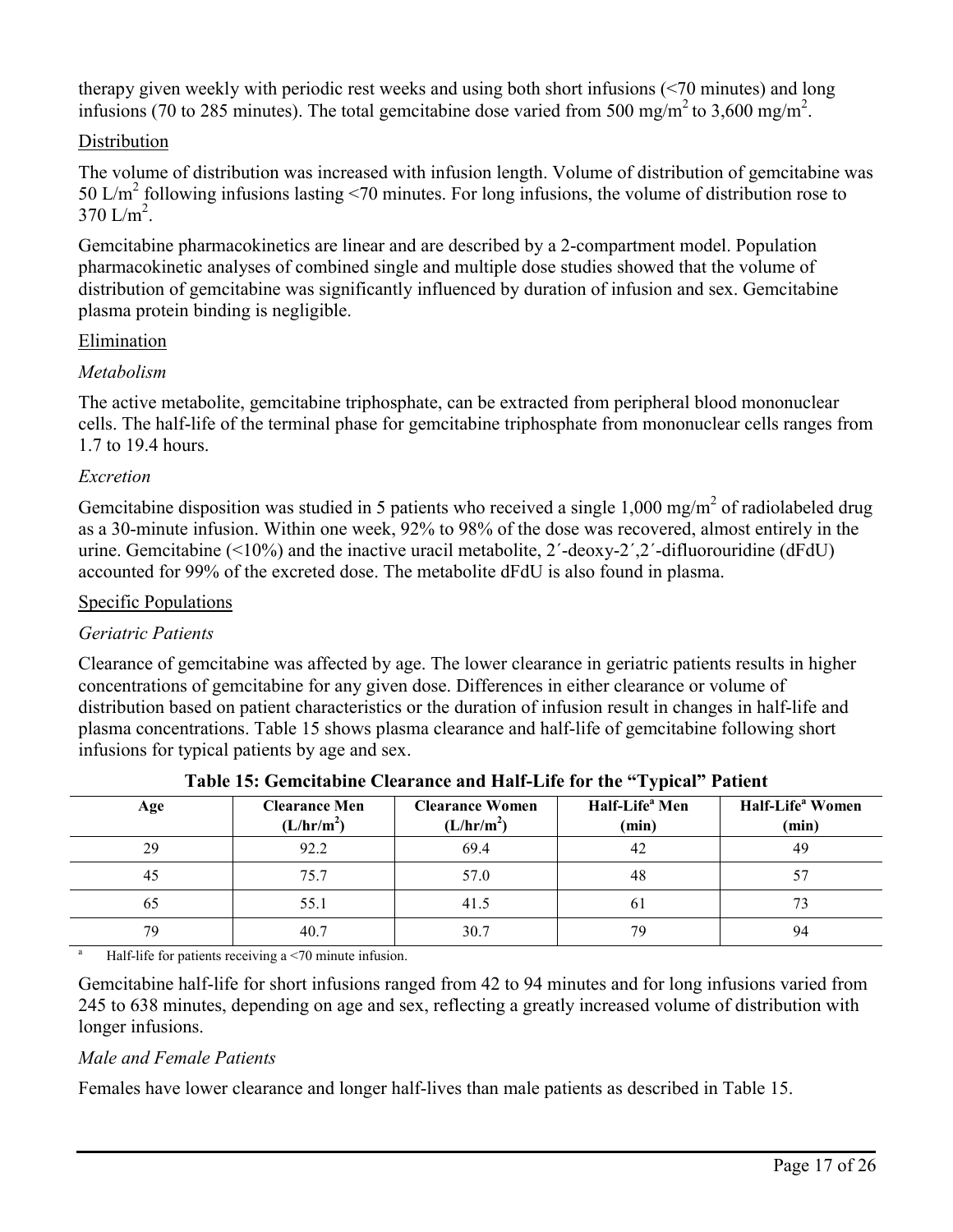# *Patients with Renal Impairment*

No clinical studies have been conducted with gemcitabine in patients with decreased renal function.

## *Patients with Hepatic Impairment*

No clinical studies have been conducted with gemcitabine in patients with decreased hepatic function.

## Drug Interaction Studies

When gemcitabine (1,250 mg/m<sup>2</sup> on Days 1 and 8) and cisplatin (75 mg/m<sup>2</sup> on Day 1) were administered in patients with NSCLC, the clearance of gemcitabine on Day 1 was  $128 \text{ L/hr/m}^2$  and on Day 8 was 107 L/hr/m<sup>2</sup>. Data from patients with NSCLC demonstrate that gemcitabine and carboplatin given in combination does not alter the pharmacokinetics of gemcitabine or carboplatin compared to administration of either single agent; however, due to wide confidence intervals and small sample size, interpatient variability may be observed.

Data from metastatic breast cancer patients shows that gemcitabine has little or no effect on the pharmacokinetics (clearance and half-life) of paclitaxel and paclitaxel has little or no effect on the pharmacokinetics of gemcitabine.

## **13 NONCLINICAL TOXICOLOGY**

## **13.1 Carcinogenesis, Mutagenesis, Impairment of Fertility**

Long-term animal studies to evaluate the carcinogenic potential of gemcitabine have not been conducted. Gemcitabine was mutagenic in an *in vitro* mouse lymphoma (L5178Y) assay and was clastogenic in an *in vivo* mouse micronucleus assay. Gemcitabine intraperitoneal doses of 0.5 mg/kg/day [about 1/700 the 1,000 mg/m<sup>2</sup> clinical dose based on body surface area (BSA)] in male mice resulted in moderate to severe hypospermatogenesis, decreased fertility, and decreased implantations. In female mice, fertility was not affected but maternal toxicities were observed at 1.5 mg/kg/day administered intravenously (about 1/200 the 1,000 mg/m<sup>2</sup> clinical dose based on BSA) and fetotoxicity or embryolethality was observed at  $0.25$ mg/kg/day administered intravenously (about  $1/1,300$  the  $1,000$  mg/m<sup>2</sup> clinical dose based on BSA).

## **14 CLINICAL STUDIES**

## **14.1 Ovarian Cancer**

The efficacy of gemcitabine was evaluated in a randomized trial (Study 1) conducted in women with advanced ovarian cancer that had relapsed at least 6 months after first-line platinum-based therapy. Patients were randomized to receive either gemcitabine  $1,000$  mg/m<sup>2</sup> on Days 1 and 8 of each 21-day cycle with carboplatin AUC 4 on Day 1 after gemcitabine administration (n=178) or carboplatin AUC 5 on Day 1 of each 21-day cycle (n=178). The major efficacy outcome measure was progression-free survival (PFS).

A total of 356 patients were enrolled. Demographics and baseline characteristics are shown in Table 16.

Efficacy results are presented in Table 17 and Figure 1. The addition of gemcitabine to carboplatin resulted in statistically significant improvements in PFS and overall response rate. Approximately 75% of patients in each arm received additional chemotherapy for disease progression; 13 of 120 patients in the carboplatin alone arm received gemcitabine for treatment of disease progression. There was no significant difference in overall survival between the treatment arms.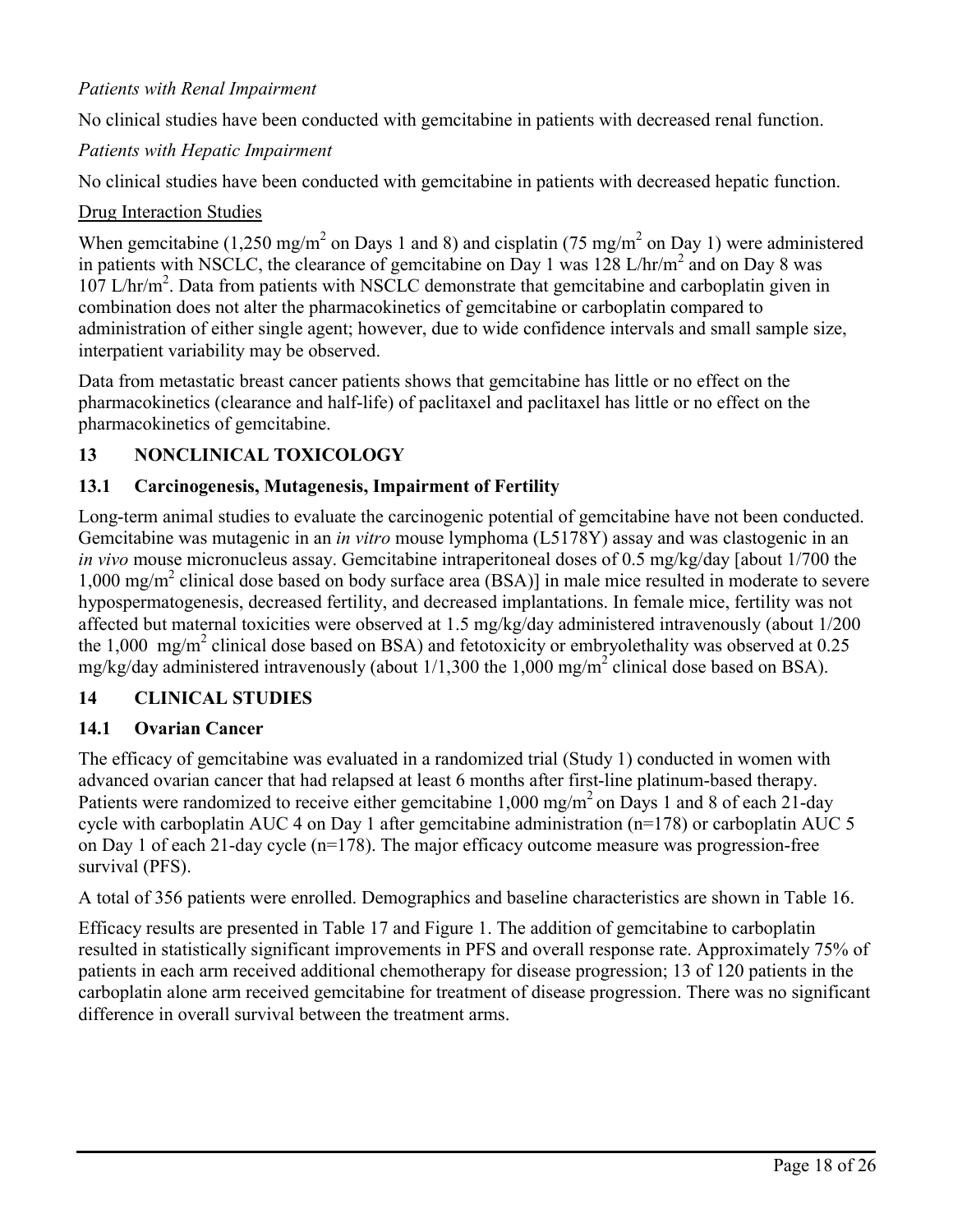|                                                   | Gemcitabine/Carboplatin<br>$(N=178)$ | Carboplatin<br>$(N=178)$ |  |  |  |  |
|---------------------------------------------------|--------------------------------------|--------------------------|--|--|--|--|
| Median age, years<br>Range                        | 59                                   | 58                       |  |  |  |  |
|                                                   | 36 to 78                             | 21 to 81                 |  |  |  |  |
| Baseline ECOG performance status 0-1 <sup>a</sup> | 94%                                  | 95%                      |  |  |  |  |
| Disease Status                                    |                                      |                          |  |  |  |  |
| Evaluable                                         | 8%                                   | 3%                       |  |  |  |  |
| Bidimensionally measurable                        | 92%                                  | 96%                      |  |  |  |  |
| Platinum-free interval <sup>b</sup>               |                                      |                          |  |  |  |  |
| $6-12$ months                                     | 40%                                  | 40%                      |  |  |  |  |
| $>12$ months                                      | 59%                                  | 60%                      |  |  |  |  |
| First-line therapy                                |                                      |                          |  |  |  |  |
| Platinum-taxane combination                       | 70%                                  | 71%                      |  |  |  |  |
| Platinum-non-taxane combination                   | 29%                                  | 28%                      |  |  |  |  |
| Platinum monotherapy                              | $1\%$                                | $1\%$                    |  |  |  |  |

# **Table 16: Baseline Demographics and Clinical Characteristics for Study 1**

a 5 patients on gemcitabine with carboplatin arm and 4 patients on carboplatin arm had no baseline Eastern Cooperative Oncology Group (ECOG) performance status.

b 2 patients on gemcitabine with carboplatin arm and 1 patient on carboplatin arm had platinum-free interval <6 months.

## **Table 17: Efficacy Results in Study 1**

| <b>Efficacy Parameter</b>                           | Gemcitabine/Carboplatin<br>$(N=178)$ | Carboplatin<br>$(N=178)$ |  |
|-----------------------------------------------------|--------------------------------------|--------------------------|--|
| <b>Progression-Free Survival</b>                    |                                      |                          |  |
| Median (95% $CIa$ ) in months                       | 8.6(8.0, 9.7)                        | 5.8(5.2, 7.1)            |  |
| Hazard Ratio (95% CI)                               | 0.72(0.57, 0.90)                     |                          |  |
| $p$ -value $\overline{b}$                           | $p=0.0038$                           |                          |  |
| <b>Overall Survival</b>                             |                                      |                          |  |
| Median (95% CI) in months                           | 18.0(16.2, 20.3)                     | 17.3(15.2, 19.3)         |  |
| Hazard Ratio (95% CI)                               | 0.98(0.78, 1.24)                     |                          |  |
| p-value <sup>b</sup>                                | p=0.8977                             |                          |  |
| <b>Overall Response Rate by Investigator Review</b> | 47.2%                                | 30.9%                    |  |
| p-value <sup>c</sup>                                | $p=0.0016$                           |                          |  |
| CR <sup>d</sup>                                     | 14.6%                                | 6.2%                     |  |
| PR with PRNM <sup>e</sup>                           | 32.6%                                | 24.7%                    |  |
| <b>Overall Response Ratef by Independent Review</b> | 46.3%                                | 35.6%                    |  |
| p-value <sup>c</sup>                                | $p=0.11$                             |                          |  |
| CR <sup>d</sup>                                     | 9.1%                                 | 4.0%                     |  |
| PR with PRNM <sup>e</sup>                           | 37.2%                                | 31.7%                    |  |

 $\frac{a}{b}$  CI=confidence interval.

 $\frac{b}{c}$  Log rank, unadjusted.

 $\frac{c}{d}$  Chi square.

CR=Complete response.

e PR with PRNM=Partial response with partial response, non-measurable disease.

f Independently reviewed cohort - gemcitabine/carboplatin (n=121), carboplatin (n=101); independent reviewers unable to measure disease detected by sonography or physical exam.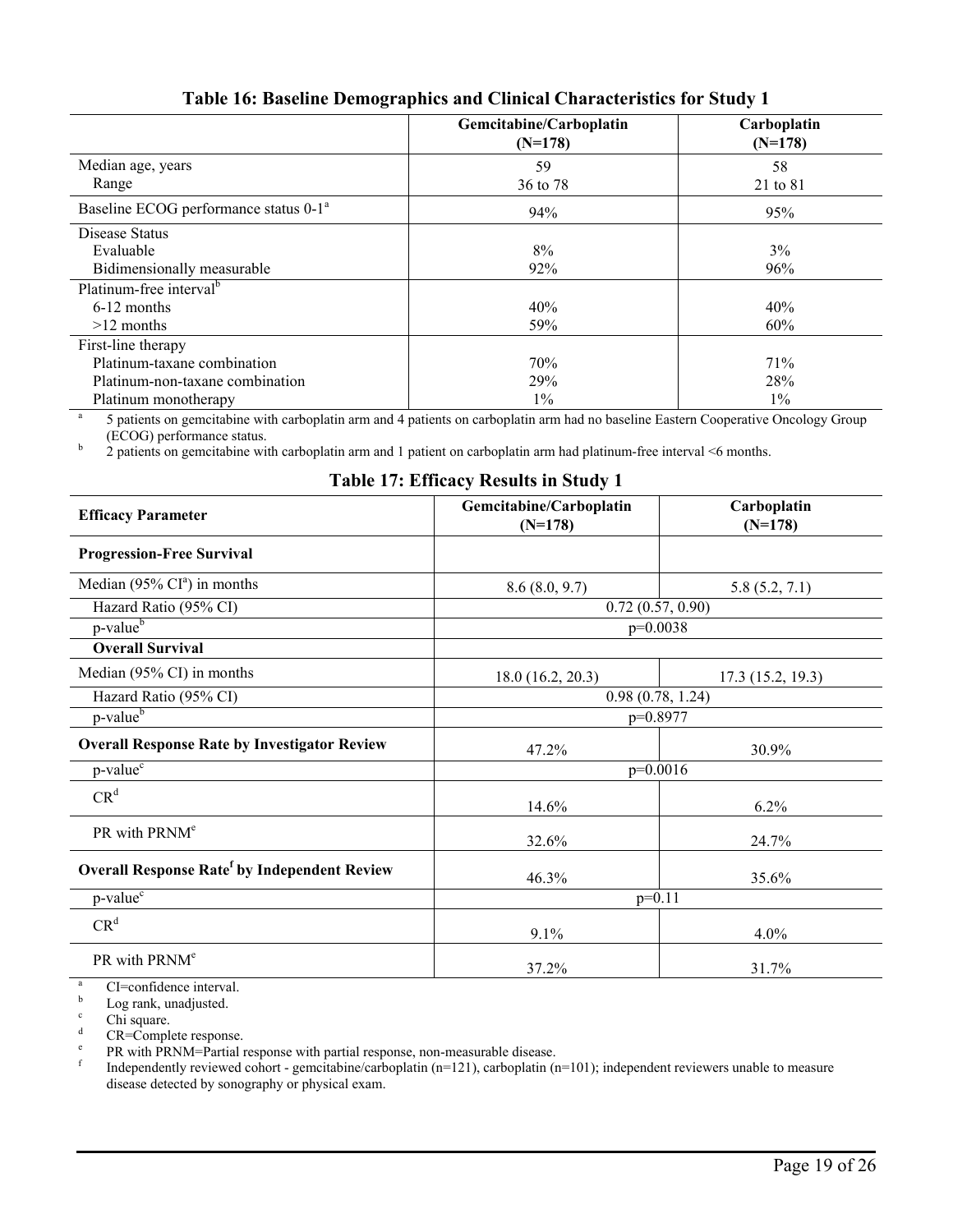



### **14.2 Breast Cancer**

The efficacy of gemcitabine was evaluated in a multinational, randomized, open-label trial (Study 2) conducted in women receiving initial treatment for metastatic breast cancer and who have received prior adjuvant/neoadjuvant anthracycline chemotherapy unless clinically contraindicated. Patients were randomized to receive either gemcitabine  $1,250 \text{ mg/m}^2$  on Days 1 and 8 of each 21-day cycle with paclitaxel 175 mg/m<sup>2</sup> administered on Day 1 before gemcitabine administration (n=267) or paclitaxel 175  $\text{mg/m}^2$  on Day 1 of each 21-day cycle (n=262). The major efficacy outcome measure was time to documented disease progression.

A total of 529 patients were enrolled. Demographic and baseline characteristics were similar between treatment arms (Table 18).

Efficacy results are presented in Table 19 and Figure 2. The addition of gemcitabine to paclitaxel resulted in statistically significant improvement in time to documented disease progression and overall response rate compared to paclitaxel alone. There was no significant difference in overall survival.

|                                                  | Gemcitabine/Paclitaxel<br>$(N=267)$ | Paclitaxel<br>$(N=262)$ |
|--------------------------------------------------|-------------------------------------|-------------------------|
| Median age (years)                               | 53                                  | 52                      |
| Range                                            | 26 to 83                            | 26 to 75                |
| Metastatic disease                               | 97%                                 | 97%                     |
| Baseline KPS <sup><math>a</math></sup> $\geq$ 90 | 70%                                 | 74%                     |
| Number of tumor sites                            |                                     |                         |
| $1 - 2$                                          | 57%                                 | 59%                     |
| $\geq$ 3                                         | 43%                                 | 41%                     |
| Visceral disease                                 | 73%                                 | 73%                     |
| Prior anthracycline                              | 97%                                 | 96%                     |
| Karnofsky Performance Status.                    |                                     |                         |

|  |  |  | Table 18: Baseline Demographics and Clinical Characteristics for Study 2 |  |  |
|--|--|--|--------------------------------------------------------------------------|--|--|
|  |  |  |                                                                          |  |  |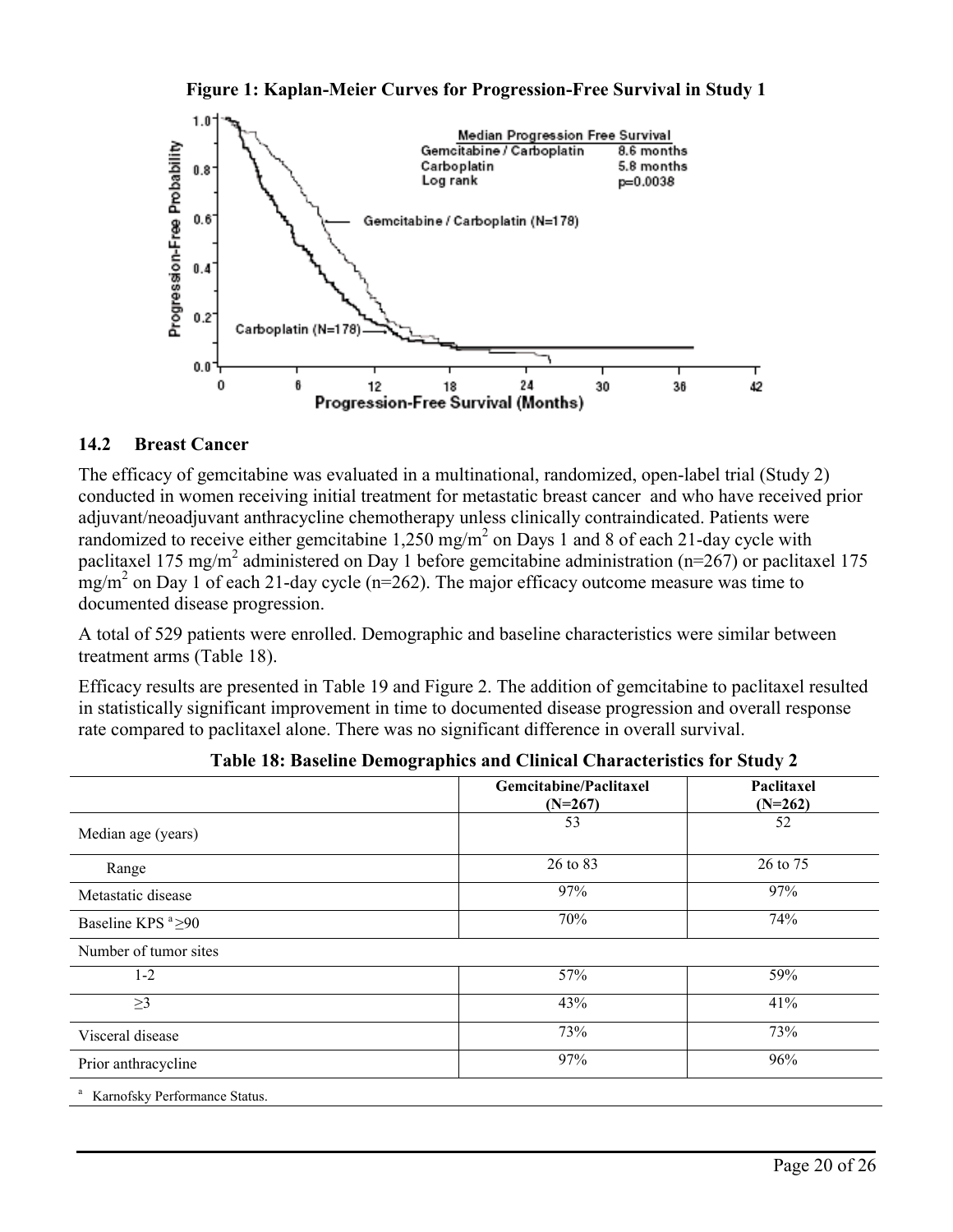| <b>Efficacy Parameter</b>                           | Gemcitabine/Paclitaxel<br>$(N=267)$ | Paclitaxel<br>$(N=262)$ |  |  |
|-----------------------------------------------------|-------------------------------------|-------------------------|--|--|
| Time to Documented Disease Progression <sup>a</sup> |                                     |                         |  |  |
| Median (95% CI) in months                           | 5.2(4.2, 5.6)                       | 2.9(2.6, 3.7)           |  |  |
| Hazard Ratio (95% CI)                               | 0.650(0.524, 0.805)                 |                         |  |  |
| p-value                                             | p<0.0001                            |                         |  |  |
| <b>Overall Survival</b> <sup>b</sup>                |                                     |                         |  |  |
| Median $(95\% \text{ CI})$ in months                | 18.6(16.5, 20.7)                    | 15.8(14.1, 17.3)        |  |  |
| Hazard Ratio (95% CI)                               |                                     | 0.86(0.71, 1.04)        |  |  |
| p-value                                             |                                     | Not Significant         |  |  |
| <b>Overall Response Rate</b>                        | 40.8%                               | 22.1%                   |  |  |
| $(95\% \text{ CI})$                                 | (34.9, 46.7)                        | (17.1, 27.2)            |  |  |
| p-value                                             | p<0.0001                            |                         |  |  |

# **Table 19: Efficacy Results in Study 2**

<sup>a</sup> These represent reconciliation of investigator and Independent Review Committee assessments according to a predefined algorthm. Based on the ITT population.

## **Figure 2: Kaplan-Meier Curves for Time to Documented Disease Progression in Study 2**



Median Time to Documented Disease Progression (Months)

# **14.3 Non-Small Cell Lung Cancer**

The efficacy of gemcitabine was evaluated in two randomized, multicenter trials.

# Study 3: 28-Day Schedule

A multinational, randomized trial (Study 3) compared gemcitabine with cisplatin to cisplatin alone in the treatment of patients with inoperable Stage IIIA, IIIB, or IV NSCLC who had not received prior chemotherapy. Patients were randomized to receive either gemcitabine  $1,000$  mg/m<sup>2</sup> on Days 1, 8, and 15 of each 28-day cycle with cisplatin 100 mg/m<sup>2</sup> on Day 1 after gemcitabine administration (N=260) or cisplatin 100 mg/m<sup>2</sup> on Day 1 of each 28-day cycle (N=262). The major efficacy outcome measure was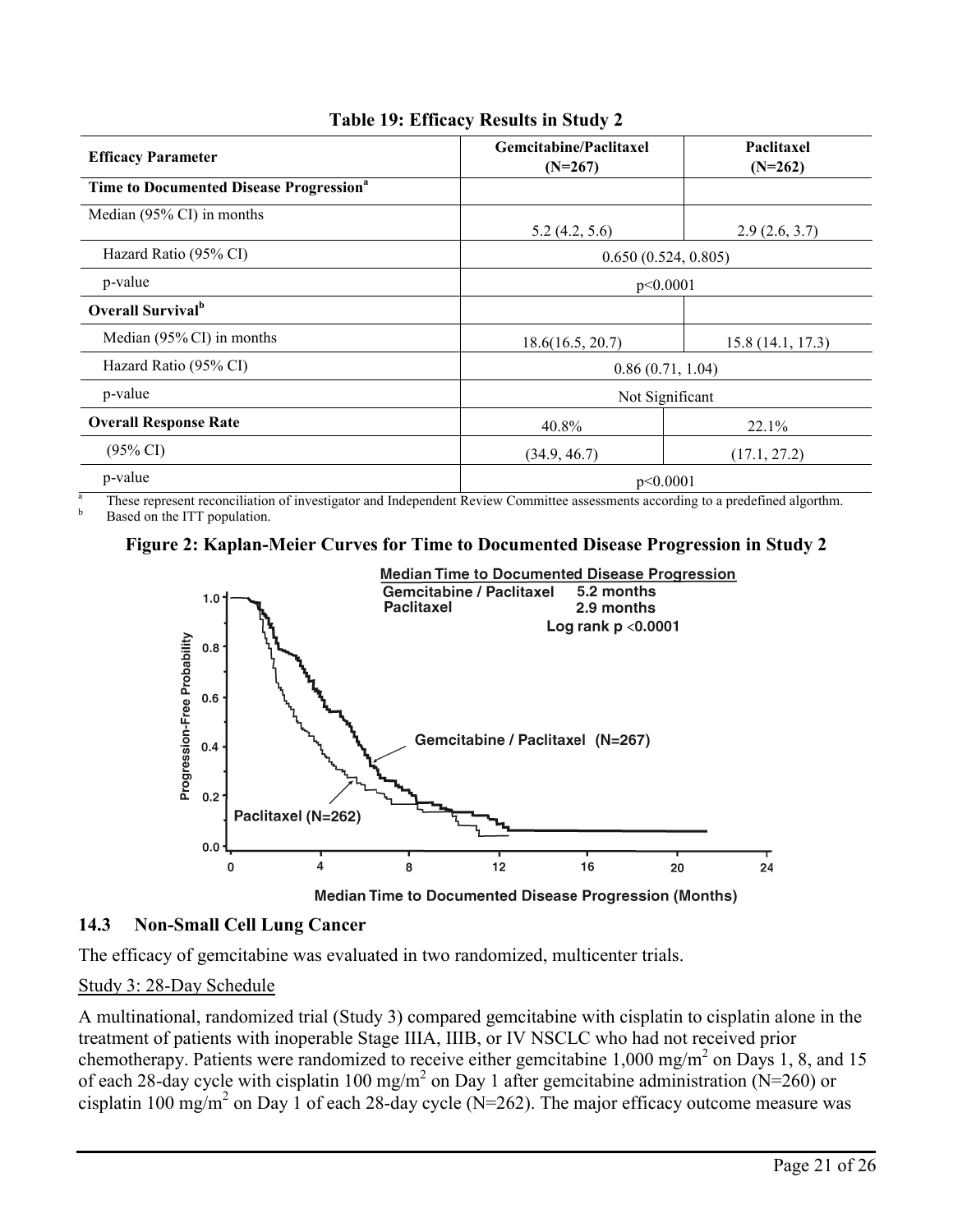overall survival.

A total of 522 patients were enrolled. Demographics and baseline characteristics (Table 20) were similar between arms with the exception of histologic subtype of NSCLC, with 48% of patients on the cisplatin arm and 37% of patients on the gemcitabine with cisplatin arm having adenocarcinoma.

Efficacy results are presented in Table 21 and Figure 3.

# Study 4: 21-Day Schedule

A randomized (1:1), multicenter trial (Study 4) was conducted in patients with Stage IIIB or IV NSCLC. Patients were randomized to receive either gemcitabine 1,250 mg/m<sup>2</sup> on Days 1 and 8 of each 21-day cycle with cisplatin 100 mg/m<sup>2</sup> on Day 1 after gemcitabine administration or etoposide 100 mg/m<sup>2</sup> intravenously on Days 1, 2, and 3 with cisplatin  $100 \text{ mg/m}^2$  on Day 1 of each 21 -day cycle. The major efficacy outcome measure was response rate.

A total of 135 patients were enrolled. Demographics and baseline characteristics are summarized in Table 20.

Efficacy results are presented in Table 21. There was no significant difference in survival between the two treatment arms. The median survival was 8.7 months for the gemcitabine with cisplatin arm versus 7 months for the etoposide with cisplatin arm. Median time to disease progression for the gemcitabine with cisplatin arm was 5 months compared to 4.1 months on the etoposide with cisplatin arm (Log rank  $p=0.015$ , two-sided). The objective response rate for the gemcitabine with cisplatin arm was  $33\%$ compared to 14% on the etoposide with cisplatin arm (Fisher's Exact p=0.01, two-sided).

| <b>Trial</b>                        | 28-day Schedule (Study 3)          |                        | 21-day Schedule (Study 4)             |                                        |
|-------------------------------------|------------------------------------|------------------------|---------------------------------------|----------------------------------------|
|                                     | Gemcitabine/Cisplatin<br>$(N=260)$ | Cisplatin<br>$(N=262)$ | Gemcitabine/Cisplati<br>n<br>$(N=69)$ | <b>Etoposide/Cisplatin</b><br>$(N=66)$ |
| Male                                | 70%                                | 71%                    | 93%                                   | 92%                                    |
| Median age, years                   | 62                                 | 63                     | 58                                    | 60                                     |
| Range                               | 36 to 88                           | 35 to 79               | 33 to 76                              | 35 to 75                               |
| Stage IIIA                          | 7%                                 | 7%                     | $N/A^a$                               | $N/A^a$                                |
| Stage IIIB                          | 26%                                | 23%                    | 48%                                   | 52%                                    |
| Stage IV                            | 67%                                | 70%                    | 52%                                   | 49%                                    |
| Baseline KPS <sup>b</sup> 70 to 80  | 41%                                | 44%                    | 45%                                   | 52%                                    |
| Baseline KPS <sup>b</sup> 90 to 100 | 57%                                | 55%                    | 55%                                   | 49%                                    |

**Table 20: Baseline Demographics and Clinical Characteristics for Studies 3 and 4**

N/A Not applicable.

Karnofsky Performance Status.

**Table 21: Efficacy Results for Studies 3 and 4**

| Trial                                    | 28-day Schedule (Study 3) |               | 21-day Schedule (Study 4) |                     |  |
|------------------------------------------|---------------------------|---------------|---------------------------|---------------------|--|
| <b>Efficacy Parameter</b>                | Gemcitabine/Cisplatin     | Cisplatin     | Gemcitabine/Cisplatin     | Etoposide/Cisplatin |  |
|                                          | $(N=260)$                 | $(N=262)$     | $(N=69)$                  | $(N=66)$            |  |
| <b>Survival</b>                          |                           |               |                           |                     |  |
| Median $(95\% \text{ CI}^{\text{a}})$ in |                           |               |                           |                     |  |
| months                                   | 9.0(8.2, 11.0)            | 7.6(6.6, 8.8) | 8.7(7.8, 10.1)            | 7.0(6.0, 9.7)       |  |
| p-value <sup>b</sup>                     | $p=0.008$                 |               | $p=0.18$                  |                     |  |
| <b>Time to Disease</b>                   |                           |               |                           |                     |  |
| Progression                              |                           |               |                           |                     |  |
| Median in months                         |                           |               |                           |                     |  |
| $(95\% \text{ CI}^{\text{a}})$ in months | 5.2(4.2, 5.7)             | 3.7(3.0, 4.3) | 5.0(4.2, 6.4)             | 4.1(2.4, 4.5)       |  |
| p-value <sup>b</sup>                     | $p=0.009$                 |               | $p=0.015$                 |                     |  |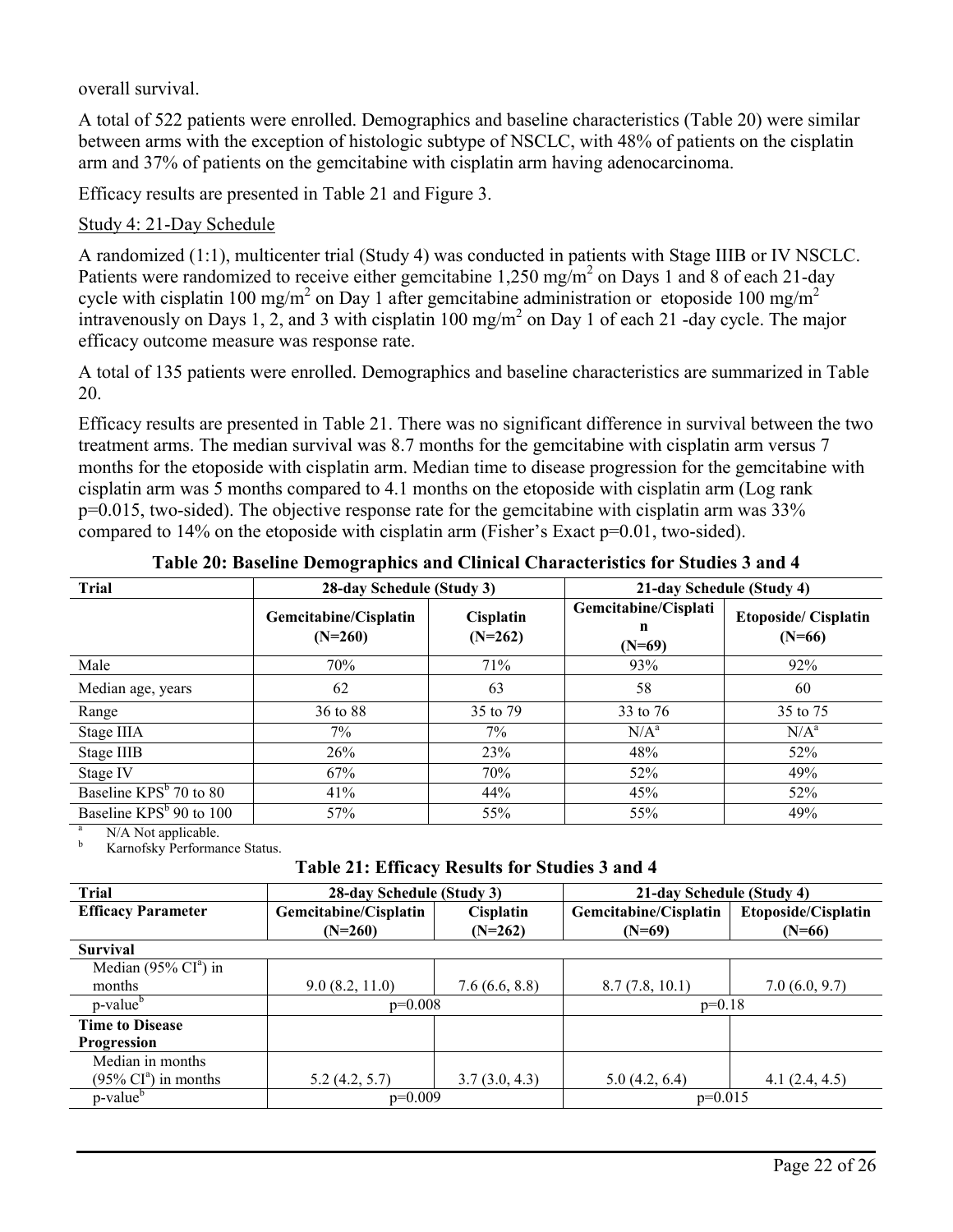| m<br>Kesnonse<br>`llMAF | 26% | 0% | 33%  | 14%<br>/ O |
|-------------------------|-----|----|------|------------|
| <b>TIO</b> 11<br>aiut/  | 000 |    | U.VI |            |

CI=confidence intervals.

b p-value two-sided Fisher's Exact test for difference in binomial proportions; log rank test for time-to-event analyses.



### **Figure 3: Kaplan-Meier Curves for Overall Survival in Study 3**

### **14.4 Pancreatic Cancer**

The efficacy of gemcitabine was evaluated in two trials (Studies 5 and 6), a randomized, single-blind, two-arm, active-controlled trial (Study 5) conducted in patients with locally advanced or metastatic pancreatic cancer who had received no prior chemotherapy and in a single-arm, open-label, multicenter trial (Study 6) conducted in patients with locally advanced or metastatic pancreatic cancer previously treated with fluorouracil or a fluorouracil-containing regimen. In Study 5, patients were randomized to receive either gemcitabine  $1,000 \text{ mg/m}^2$  intravenously over 30 minutes once weekly for 7 weeks followed by a one-week rest, then once weekly for 3 consecutive weeks every 28-days in subsequent cycles (n=63) or fluorouracil 600 mg/m<sup>2</sup> intravenously over 30 minutes once weekly ( $n=63$ ). In Study 6, all patients received gemcitabine  $1,000 \text{ mg/m}^2$  intravenously over 30 minutes once weekly for 7 weeks followed by a one-week rest, then once weekly for 3 consecutive weeks every 28-days in subsequent cycles.

The major efficacy outcome measure in both trials was "clinical benefit response". A patient was considered to have had a clinical benefit response if either of the following occurred:

• The patient achieved a  $\geq$ 50% reduction in pain intensity (Memorial Pain Assessment Card) or analgesic consumption, or a 20-point or greater improvement in performance status (Karnofsky Performance Status) for a period of at least 4 consecutive weeks, without showing any sustained worsening in any of the other parameters. Sustained worsening was defined as 4 consecutive weeks with either any increase in pain intensity or analgesic consumption or a 20-point decrease in performance status occurring during the first 12 weeks of therapy.

OR

The patient was stable on all of the aforementioned parameters and showed a marked, sustained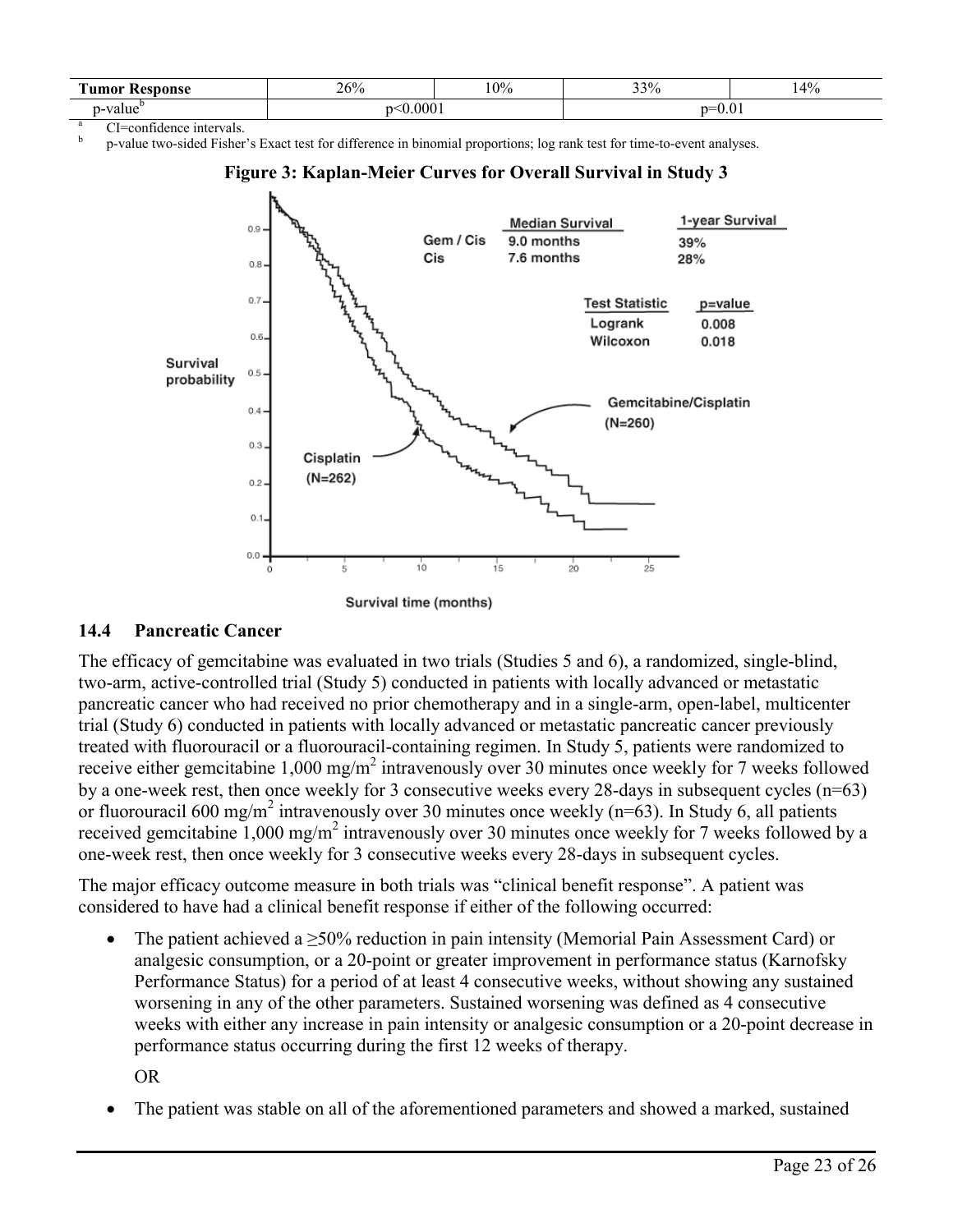weight gain (≥7% increase maintained for ≥4 weeks) not due to fluid accumulation.

Study 5 enrolled 126 patients. Demographics and baseline characteristics were similar between the arms (Table 22).

The efficacy results are shown in Table 23 and Figure 4. Patients treated with gemcitabine had statistically significant increases in clinical benefit response, survival, and time to disease progression compared to those randomized to receive fluorouracil. No confirmed objective tumor responses were observed in either treatment arm.

**Table 22: Baseline Demographics and Clinical Characteristics for Study 5**

|                          | Gemcitabine | <b>Fluorouracil</b> |
|--------------------------|-------------|---------------------|
|                          | $(N=63)$    | $(N=63)$            |
| Male                     | 54%         | 54%                 |
| Median age, years        | 62          | 61                  |
| Range                    | 37 to 79    | 36 to 77            |
| Stage IV disease         | 71%         | 76%                 |
| Baseline $KPS^a \leq 70$ | 70%         | 68%                 |

Karnofsky Performance Status.

| Table 23: Efficacy Results in Study 5 |               |                     |  |  |
|---------------------------------------|---------------|---------------------|--|--|
| <b>Efficacy Parameter</b>             | Gemcitabine   | <b>Fluorouracil</b> |  |  |
|                                       | $(N=63)$      | $(N=63)$            |  |  |
| <b>Clinical Benefit Response</b>      | $22.2\%$      | 4.8%                |  |  |
| $p$ -value <sup>a</sup>               |               | $p=0.004$           |  |  |
| <b>Overall Survival</b>               |               |                     |  |  |
| Median $(95\% \text{ CI})$ in months  | 5.7(4.7, 6.9) | 4.2(3.1, 5.1)       |  |  |
| $p$ -value <sup><math>a</math></sup>  |               | $p=0.0009$          |  |  |
| <b>Time to Disease Progression</b>    |               |                     |  |  |
| Median $(95\% \text{ CI})$ in months  | 2.1(1.9, 3.4) | 0.9(0.9, 1.1)       |  |  |
| p-value <sup>a</sup>                  |               | $p=0.0013$          |  |  |

**Table 23: Efficacy Results in Study 5**

a p-value for clinical benefit response calculated using the two-sided test for difference in binomial proportions. All other p-values are calculated using log rank test.



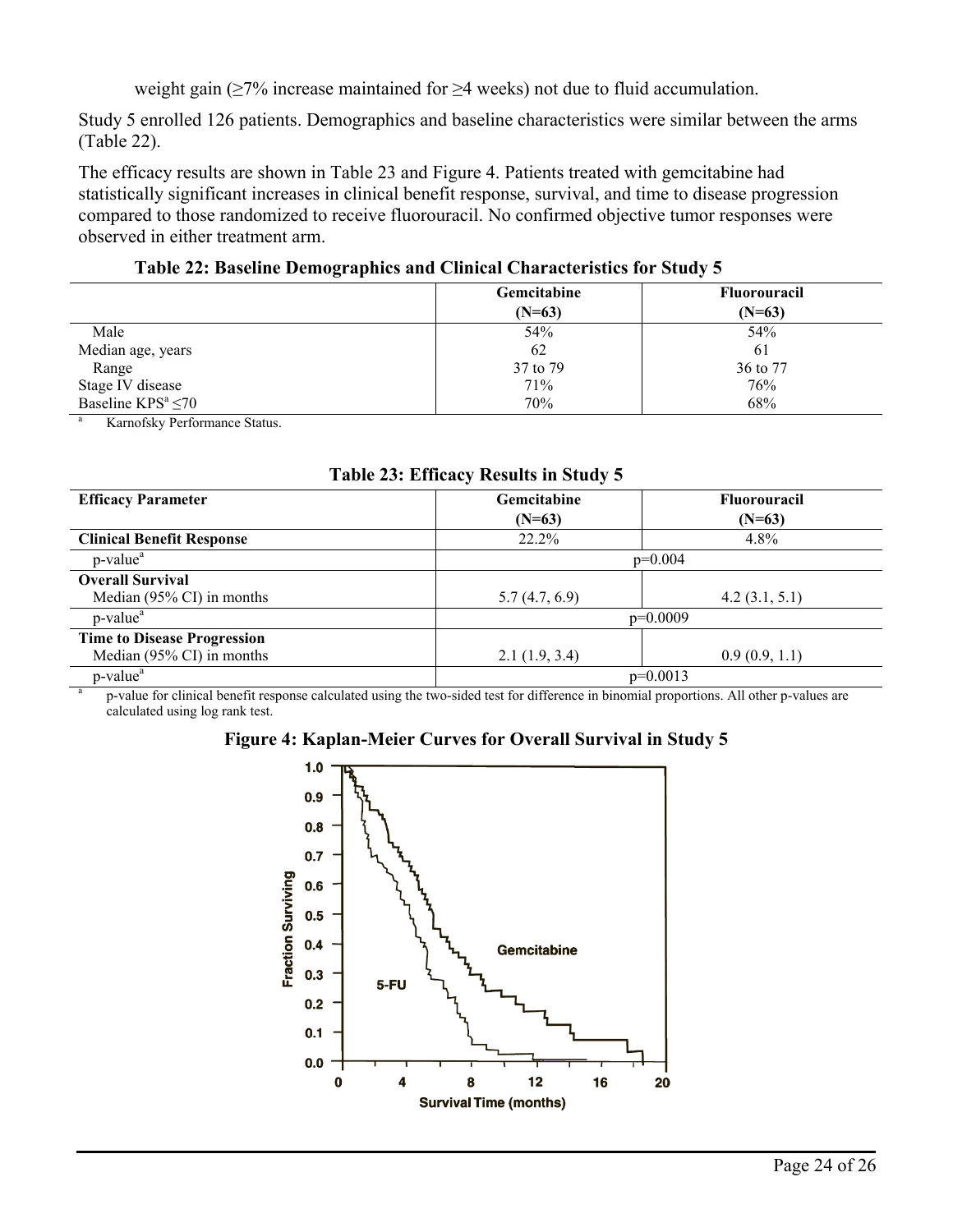## **15 REFERENCES**

1. OSHA Hazardous Drugs." *OSHA*. *http://www.osha.gov/SLTC/hazardousdrugs/index.html*

# **16 HOW SUPPLIED/STORAGE AND HANDLING**

Gemcitabine for injection, USP is available is a sterile white to off-white lyophilized powder available in single-dose vials individually packaged in a carton containing 2 g gemcitabine:

• 2 g vial - NDC 0409-0187-01

Gemcitabine is a cytotoxic drug. Follow applicable special handling and disposal procedures.<sup>1</sup>

Store at controlled room temperature 20° to 25°C (68° to 77°F); excursions permitted between 15°C and 30°C (59°F and 86°F) *[*see USP Controlled Room Temperature].

## **17 PATIENT COUNSELING INFORMATION**

### Myelosuppression

Advise patients of the risks of myelosuppression. Instruct patients to immediately contact their healthcare provider should any signs or symptoms of infection, including fever, or if bleeding or signs of anemia, occur *[see Warnings and Precautions (5.2)]*.

### Pulmonary Toxicity

Advise patients of the risks of pulmonary toxicity, including respiratory failure and death. Instruct patients to immediately contact their healthcare provider for development of shortness of breath, wheezing, or cough *[see Warnings and Precautions (5.3)]*.

### Hemolytic Uremic Syndrome and Renal Failure

Advise patients of the risks of hemolytic uremic syndrome and associated renal failure. Instruct patients to immediately contact their healthcare provider for changes in the color or volume of urine output or for increased bruising or bleeding *[see Warnings and Precautions (5.4)]*.

### **Hepatic Toxicity**

Advise patients of the risks of hepatic toxicity including liver failure and death. Instruct patients to immediately contact their healthcare provider for signs of jaundice or for pain/tenderness in the right upper abdominal quadrant *[see Warnings and Precautions (5.5)]*.

### Embryo-Fetal Toxicity

Advise females and males of reproductive potential that gemcitabine can cause fetal harm. Advise females of reproductive potential to use effective contraception during treatment with gemcitabine and for 6 months after the final dose. Advise male patients with female partners of reproductive potential to use effective contraception during treatment with gemcitabine and for 3 months after the final dose *[see Warnings and Precautions (5.6), Use in Specific Populations (8.1, 8.3)]*.

### **Lactation**

Advise women not to breastfeed during treatment with gemcitabine and for at least one week after the last dose *[see Use in Specific Populations (8.2)]*.

## Infertility

Advise males of reproductive potential of the potential for reduced fertility with gemcitabine *[see Use in Specific Populations (8.3), Nonclinical Toxicology (13.1)]*.